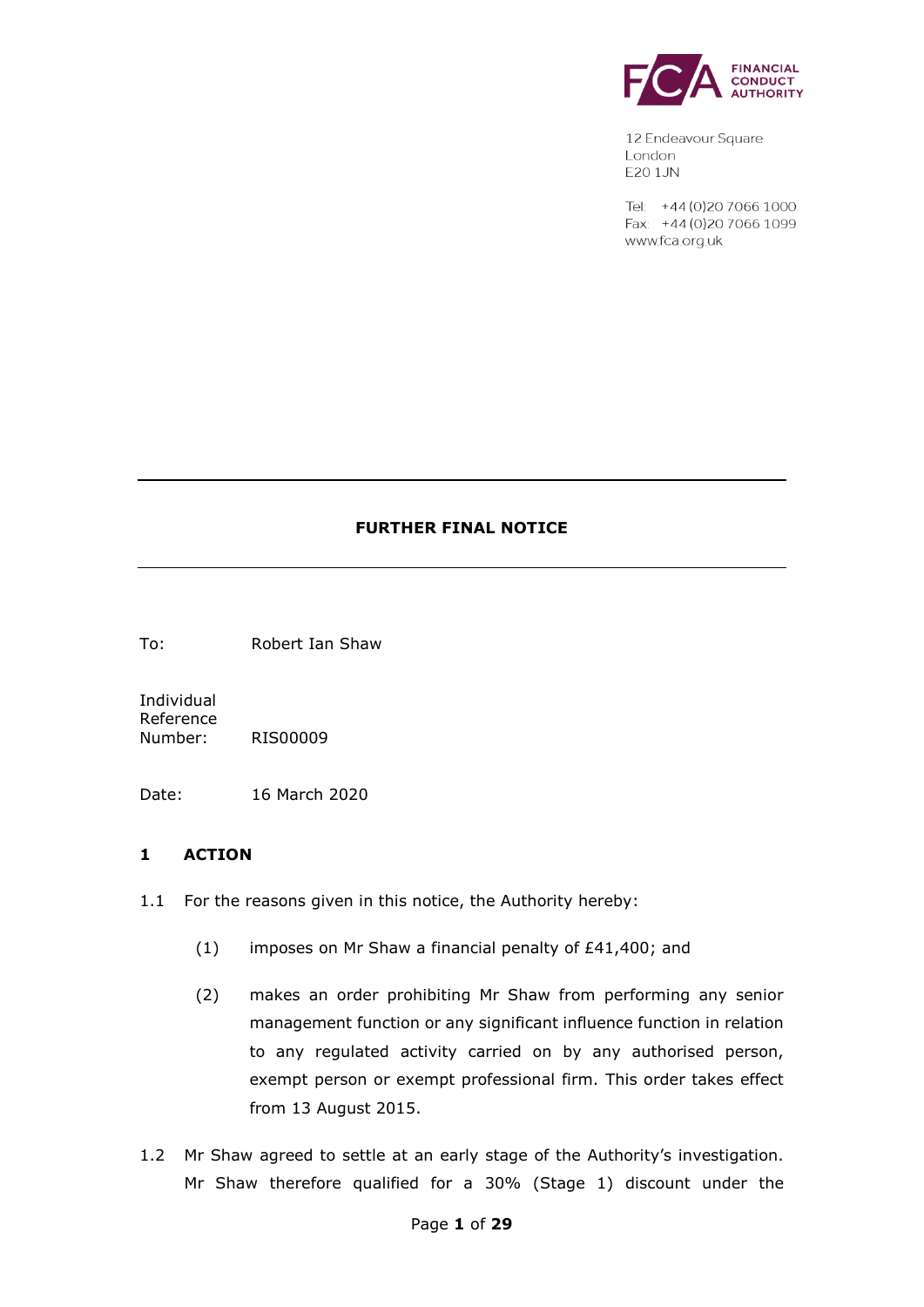Authority's executive settlement procedures. Originally, settlement was reached on 31 July 2015, which resulted in the issue of a Decision Notice and Final Notice to Mr Shaw including the imposition of a financial penalty of £165,900 and the withdrawal from Mr Shaw of the approval he held at that time of the CF1 (Director) function at TailorMade Independent Limited ("TMI"). Were it not for this Stage 1 discount, the Authority would have imposed a financial penalty of £237,040 on Mr Shaw.

- 1.3 On 12 October 2015 the Authority decided to suspend enforcement of Mr Shaw's penalty, pending resolution of an issue which had arisen in the closely connected disciplinary case of Mr Alistair Rae Burns, another director of TMI. The issue concerned the Authority's jurisdiction to impose Mr Burns' penalty under section 66 of the Financial Services and Markets Act 2000 ("the Act"). Evidence had emerged that the limitation period for doing so may have expired before the issue of the Warning Notices against Mr Burns and the other TMI directors, including Mr Shaw. Therefore, given the factual similarities between the cases, the Authority wanted the question of limitation in the case of Mr Burns to be resolved before Mr Shaw paid his penalty in case the outcome of Mr Burns' case impacted the level of penalty that had been imposed on Mr Shaw.
- 1.4 Mr Burns' case was referred to the Upper Tribunal ("the Tribunal") on 7 September 2016 and on 5 July 2017 the Authority decided no longer to pursue a penalty against 31 July Mr Burns in respect of part of the misconduct case against him, on the basis that it was strongly arguable that its jurisdiction to do so had expired on the basis of evidence that had been found late in the enforcement process (and after the issuance of the Warning Notice to Mr Shaw) which concerned the timing of the Authority's knowledge of the misconduct. It was therefore strongly arguable that the Authority was timebarred from issuing Warning Notices in respect of that misconduct. On 31 July 2018 the Upper Tribunal decided that, partly in light of that concession, it would reduce the penalty imposed on Mr Burns to £60,000. This constituted a reduction of approximately 75% from Mr Burns' original penalty of £233,600. The Authority has decided to withdraw Mr Shaw's Decision Notice and Final Notice of 31 July 2015 and instead, via a further Decision Notice and this Final Notice, to impose on Mr Shaw a revised penalty proportionate to that imposed on Mr Burns by the Upper Tribunal (while taking proper account of the fact that Mr Shaw reached settlement with the Authority during Stage 1 of the Authority's investigation).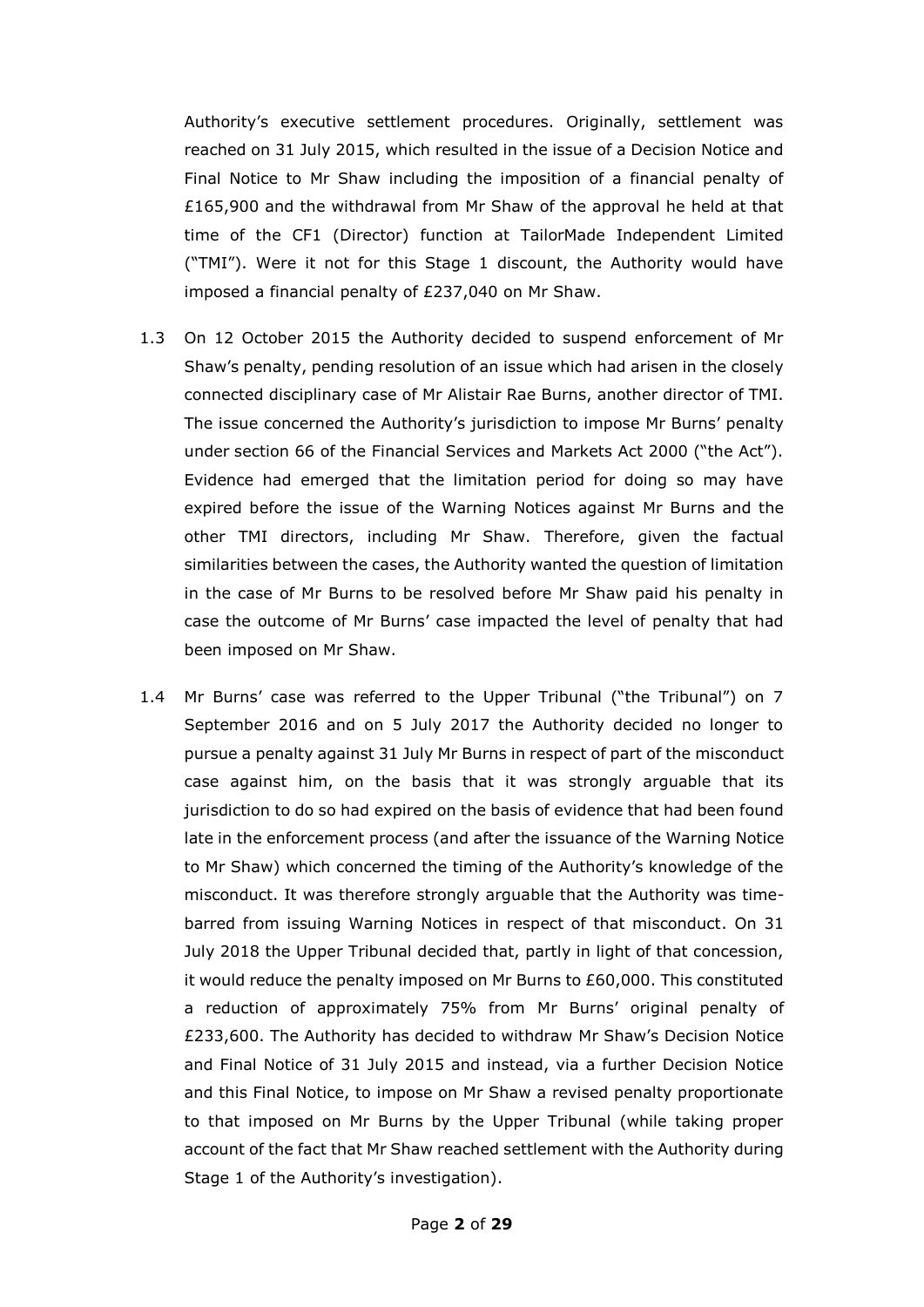1.5 Accordingly, the Authority has decided to withdraw Mr Shaw's Decision Notice and Final Notice of 13 August 2015 and instead, via this Further Final Notice, to impose on Mr Shaw a revised penalty proportionate to that imposed on Mr Burns by the Upper Tribunal (while taking proper account of the fact that Mr Shaw reached settlement with the Authority during Stage 1 of the Authority's investigation). This course of action reflects the fact that evidence found after the settlement with Mr Shaw strongly indicated that the Authority was by that time time-barred from taking part of the original action against Mr Shaw. Mr Shaw's penalty is now  $E41,400$ . This amounts to 25% of the penalty of £165,900 imposed on him by his original Decision Notice. That penalty already incorporated a 30% reduction on the basis of Mr Shaw's agreement to settle during Stage 1 negotiations. The Authority considers it appropriate to maintain the Stage 1 discount in proportion to the newly adjusted penalty. As TMI was dissolved on 9 July 2016, the withdrawal of his approval as CF1 (Director) at TMI is no longer necessary.

#### **2 SUMMARY OF REASONS**

- 2.1 Mr Shaw was a Director and shareholder at TMI, a firm that provided advice to customers who were considering transferring their pension funds to unregulated investments such as biofuel oil, farmland and overseas property via SIPPs.
- 2.2 During the period 22 January 2010 to 20 January 2013, Mr Shaw failed to take reasonable steps to ensure that the business of TMI, for which he was responsible in his controlled function, complied with the relevant requirements and standards of the regulatory system. Specifically, Mr Shaw failed to take reasonable steps to ensure that TMI assessed the suitability of the underlying product contained within the SIPP for the customer. Instead, TMI's business model focussed solely on providing advice on the most suitable SIPP wrapper for the underlying product. Mr Shaw also failed to take adequate care to identify, manage, mitigate and disclose conflicts of interest that arose from TMI's business model, his role as a Director of TMI and his other business interests.
- 2.3 As a direct result of Mr Shaw's failings, during the Relevant Period 1,661 of TMI's customers were at significant risk of transferring their pension funds into SIPPs which were not suitable for them. These 1,661 TMI customers invested a total of £112,420,985, mostly from pension funds including some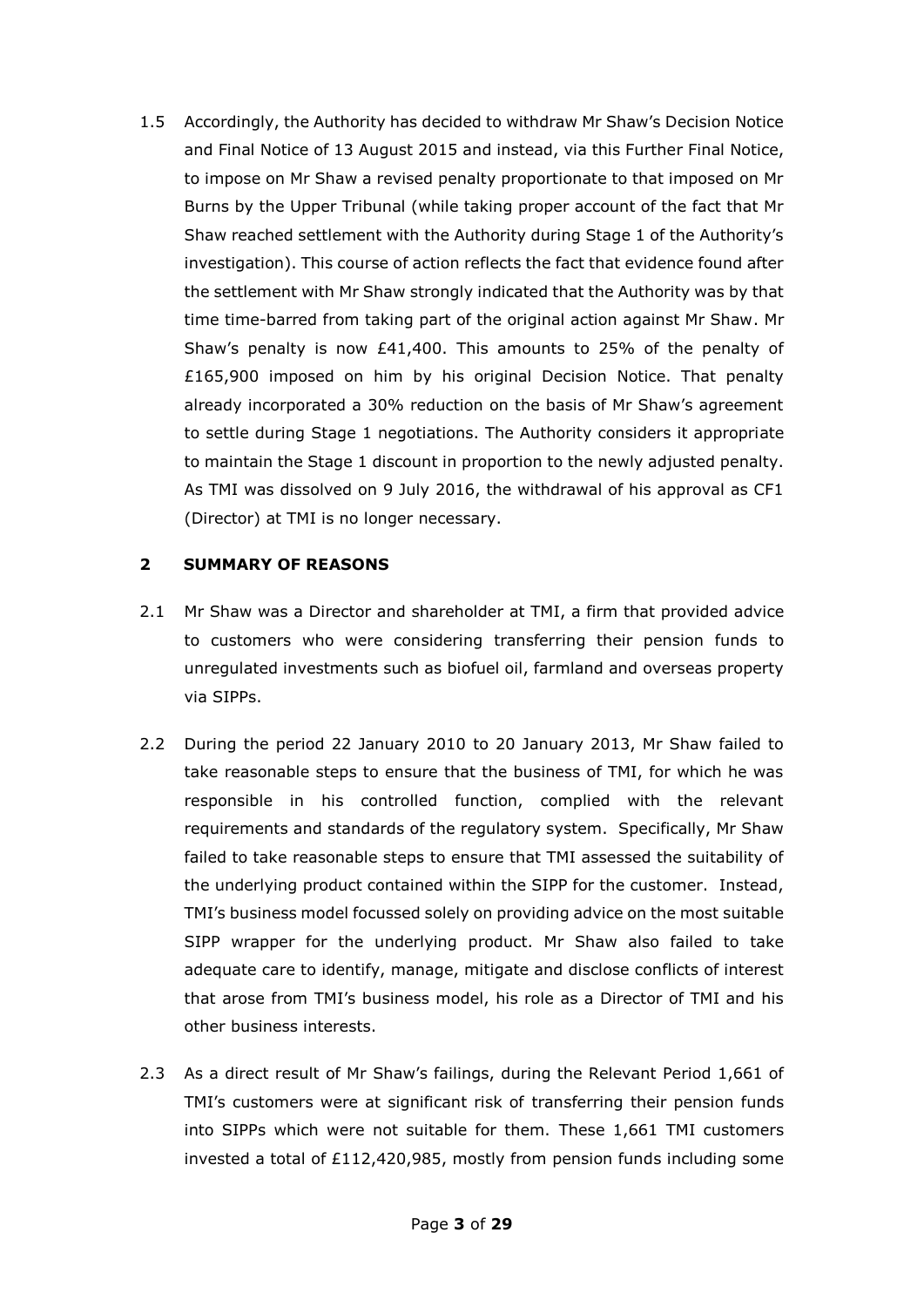final salary schemes, into SIPPs. Of the 1,661 customers, 923 invested in overseas property developments operated by Harlequin.

- 2.4 Mr Shaw and his co-directors chose to implement a business model at TMI that remained unchanged throughout the Relevant Period. Mr Shaw, in implementing the business model, did not realise that it was TMI's responsibility to advise on the underlying products to be placed in the SIPPs. The underlying products held in the SIPPs were typically high risk, esoteric investments which were not suitable for all retail customers. In his role promoting alternative investments at the Unregulated Introducer, Mr Shaw fully understood the nature of the underlying products which TMI's customers were investing in via their SIPP. He personally invested his own pension into some of those underlying products, including Harlequin. Mr Shaw also received a financial benefit from sales of the underlying products via the Unregulated Introducer. The financial benefit Mr Shaw received created a conflict of interest with his duty to TMI's customers to run the business compliantly so that it provided advice to its customers on the suitability of the underlying products as well as the SIPP wrapper. Mr Shaw did not ensure that TMI's business model considered the suitability of the product for each of its customers.
- 2.5 The vast majority of TMI's customers were referred to it by introducers, who were also agents of the Unregulated Introducer. The role of the Unregulated Introducer was to facilitate the sale to customers of alternative investment products. The Unregulated Introducer received a commission payment from the underlying product providers for its role in the facilitation of the sale to the customer of the underlying product. Mr Shaw was a director and shareholder of the Unregulated Introducer, and received a significant financial benefit, paid through a remuneration trust used by the Unregulated Introducer. In addition to his role with the Unregulated Introducer, Mr Shaw also made introductions in his personal capacity direct to TMI. Mr Shaw therefore benefitted financially from both the fees paid by customers for the advice given by TMI on the SIPP transfer and also from the commission paid to the Unregulated Introducer, for its role in the ultimate sale of the underlying product to the customer.
- 2.6 Mr Shaw failed to address the conflict of interest created between his duty to TMI's customers and his role at the Unregulated Introducer. TMI advised customers to transfer their pensions into a SIPP in order to purchase an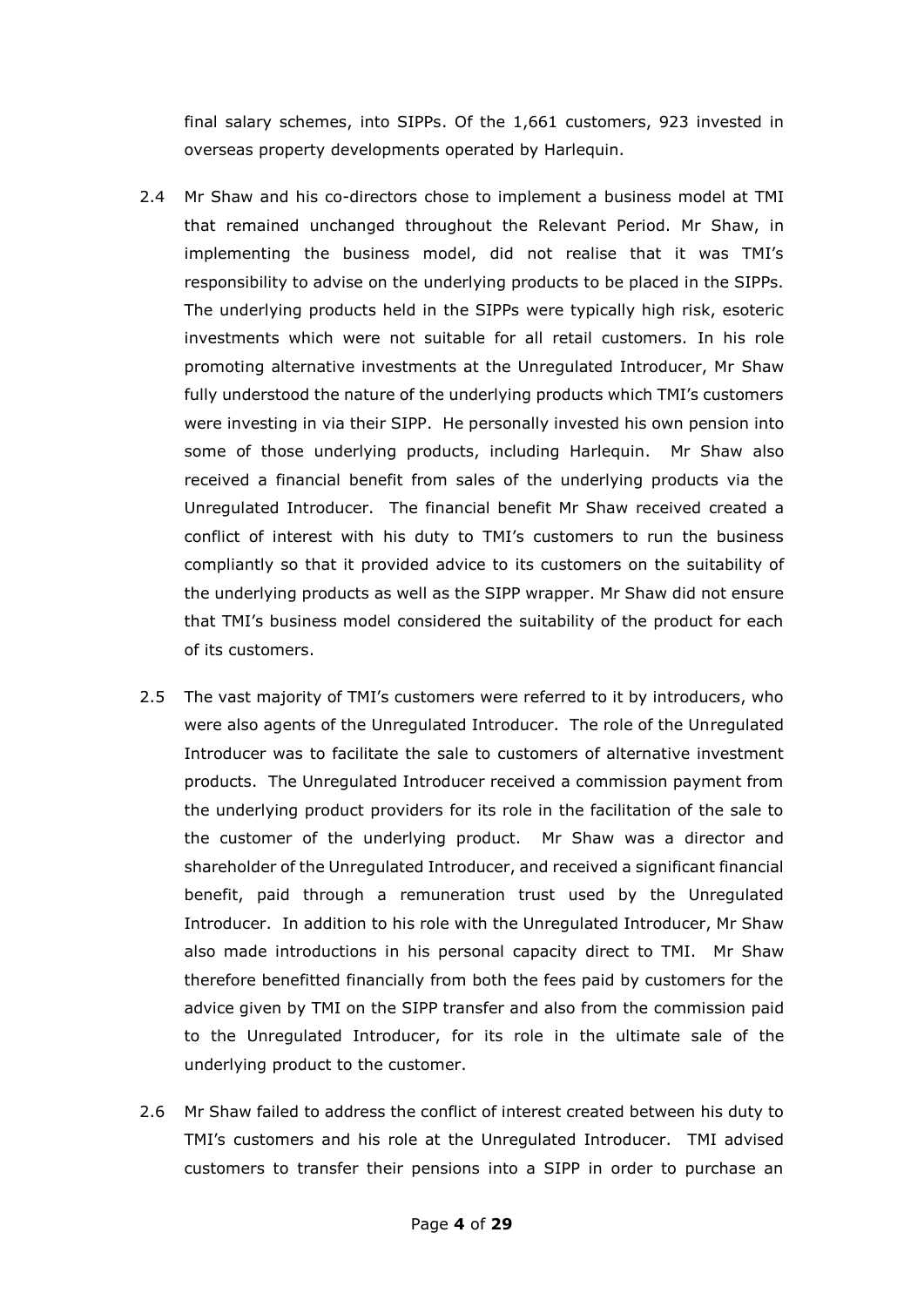underlying product, where Mr Shaw also benefitted financially from the customer's purchase of that product through payments he received as a director and shareholder of the Unregulated Introducer. In these circumstances, Mr Shaw was responsible for ensuring that he firstly identified, and then managed, mitigated and disclosed that conflict of interest. The conflict could have been mitigated had TMI provided full, impartial advice in respect of the suitability of the underlying products for the customer. However, TMI did not advise its customers on the suitability of the underlying products, nor did TMI explain to its customers that the underlying products sold by the Unregulated Introducer were typically high risk, esoteric investments which were not suitable for all retail customers. Mr Shaw's failure to address this conflict of interest meant that TMI's customers were unable to make informed decisions in relation to waiving any conflict of interest surrounding commission payments and incentives.

- 2.7 In addition, in his role as a Director at TMI, Mr Shaw was responsible for ensuring that TMI identified, managed, mitigated and disclosed any potential conflict of interest which affected TMI as an authorised firm, including but not limited to conflicts between a client of TMI and its staff. A number of individuals at TMI were also owners of, or acted as agents of, the Unregulated Introducer. This created a conflict of interest at TMI, because TMI was advising customers to transfer their pensions into SIPPs (without advising on the suitability of those underlying products) when certain individuals at TMI also had a financial interest in facilitating the sale of the underlying products to the customer.
- 2.8 During the Relevant Period, Mr Shaw therefore failed to identify, manage, mitigate and disclose both his own personal conflicts of interest and those of TMI as an authorised firm. Mr Shaw accepted that TMI did not appreciate or address these conflicts of interest.
- 2.9 During the Relevant Period, Mr Shaw therefore breached Statement of Principle 7 in that he failed to:
	- (1) take reasonable steps to ensure that TMI assessed the suitability of the underlying product within the SIPP for the customer; and
	- (2) identify, disclose, manage and mitigate adequately his own personal conflicts of interest as well as the conflicts of interest that existed between individuals at TMI and the Unregulated Introducer.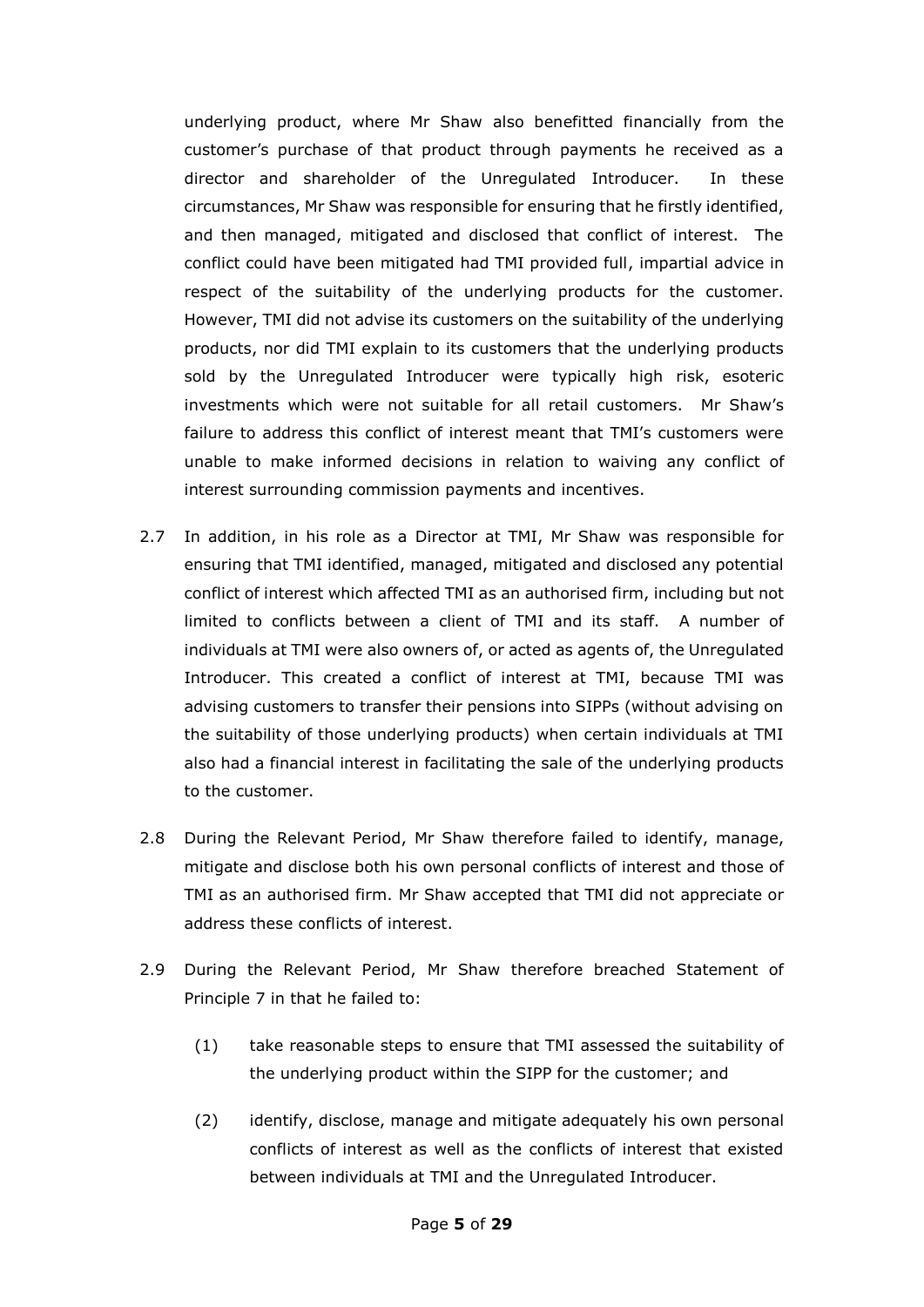- 2.10 As a consequence of his actions, Mr Shaw failed to meet regulatory standards with regard to performing significant influence controlled functions. He is therefore not fit and proper to perform any senior management function or any significant influence controlled functions in relation to any regulated activity carried on by any authorised person, exempt person or exempt professional firm.
- 2.11 The Authority therefore imposes a financial penalty on Mr Shaw in the amount of £41,400 pursuant to section 66(3) of the Act and makes a prohibition order pursuant to section 56 of the Act prohibiting Mr Shaw from performing any senior management function or any significant influence functions in relation to any regulated activity carried on by any authorised person, exempt person or exempt professional firm.
- 2.12 As a direct result of an alert issued by the Authority on 18 January 2013, TMI voluntarily suspended its business of providing advice to customers on SIPPs on 20 January 2013. This voluntary suspension of business was formalised on 13 March 2013 when TMI voluntarily varied its permissions such that with effect from that date, TMI was no longer permitted to carry on regulated activities. In addition to the variation of permissions, Mr Shaw cooperated with the Authority and proactively created a remediation plan to deal with the pipeline of TMI's customers who were affected by the variation of permissions. Between February and October 2013, Mr Shaw implemented the remediation plan, subsidising its costs from his own funds.
- 2.13 On 15 October 2013, TMI entered into liquidation. On 29 July 2014, the FSCS announced that it had declared TMI 'in default'. The FSCS is investigating claims made by TMI's customers (certain TMI investors have received funds already from the FSCS as a result of such investigation).

# **3 DEFINITIONS**

3.1 The definitions below are used in this Final Notice.

the "Act" means the Financial Services and Markets Act 2000;

the "Authority" means the body corporate previously known as the Financial Services Authority and renamed on 1 April 2013 as the Financial Conduct Authority;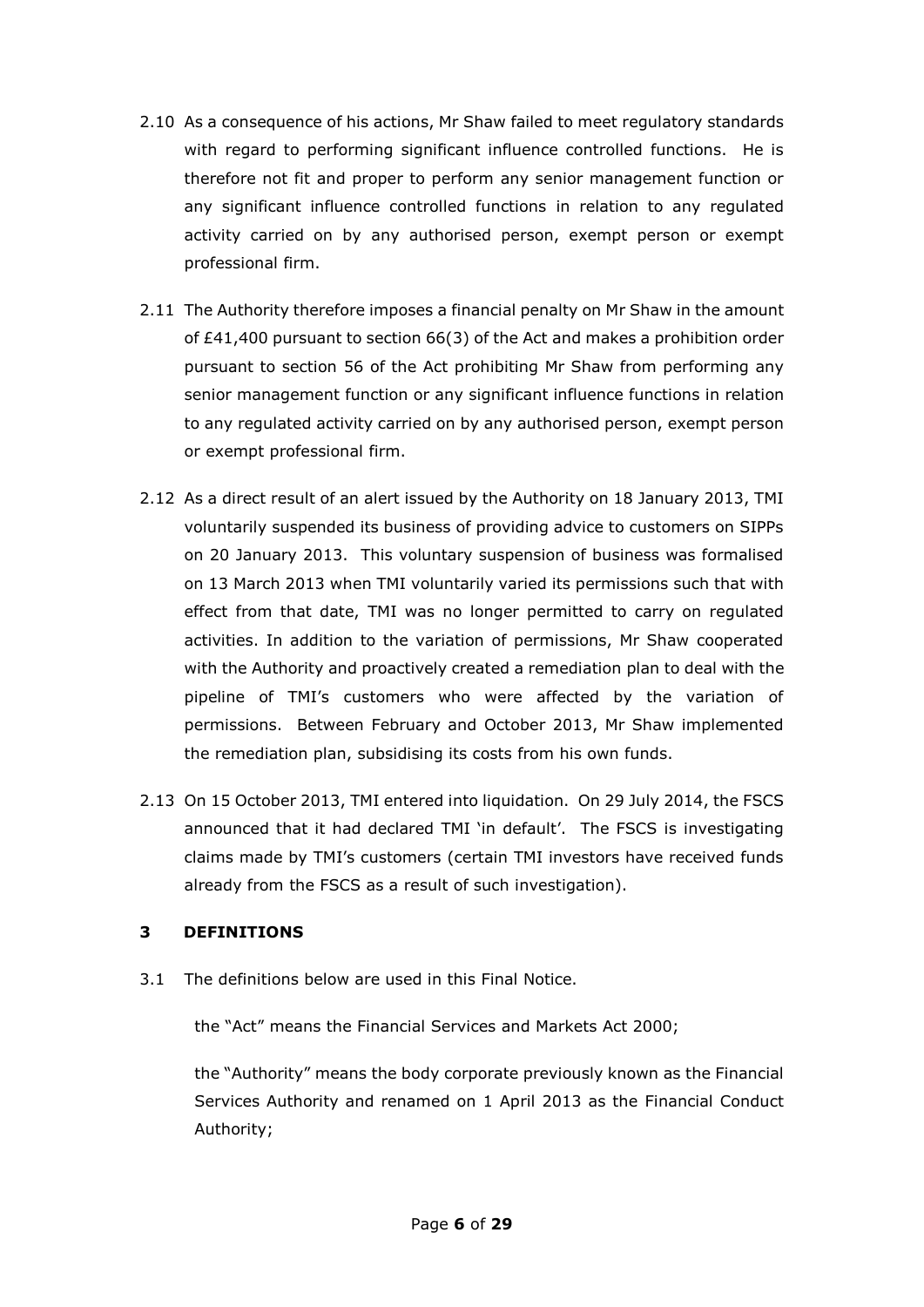the "Authority's Handbook" means the Authority's Handbook of rules and guidance;

"COBS" means the Authority's Conduct of Business Sourcebook;

"DEPP" means the Authority's Decision Procedure and Penalties Manual;

"Director" means CF1 director;

"Direct Introduction" means the introduction to TMI by Mr Shaw personally of a number of customers from his existing customer bank;

"EG" means the Authority's Enforcement Guide;

"FSCS" means the Financial Services Compensation Scheme;

"Green Oil" means Green Oil Plantations Limited;

"Harlequin" means the Harlequin group of companies including, but not limited to, Harlequin Management Services (South East) Limited, an unregulated, limited company (in administration with effect from 3 May 2013 and in liquidation with effect from 20 October 2014);

"IFA" means independent financial adviser;

"Introducer" means an entity/individual that referred new SIPP business to TMI;

"Mr Shaw" means Robert Ian Shaw;

the "Principles" means the Authority's Principles for Businesses;

the "Relevant Period" means 22 January 2010 to 20 January 2013 inclusive;

"SIF" means significant influence functions;

"SIPP" means self-invested personal pension;

"Statements of Principle" means the Authority's Statements of Principle and Code of Practice for Approved Persons;

"TMI" or the "Firm" means TailorMade Independent Limited (In Liquidation) a company authorised and regulated by the Authority (in liquidation with effect from 15 October 2013);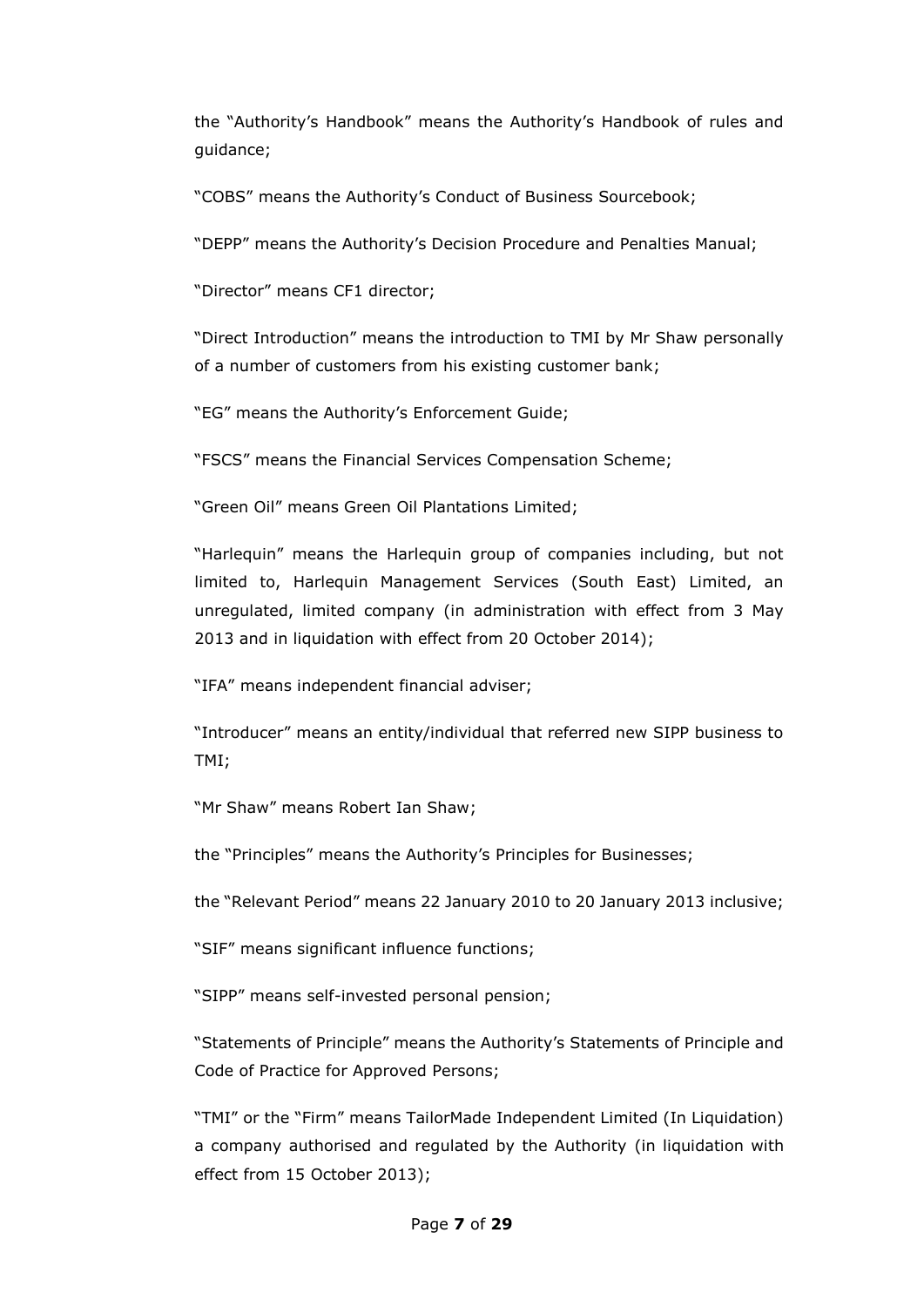the "Tribunal" means the Upper Tribunal (Tax and Chancery Chamber); and

the "Unregulated Introducer" means an unregulated company whose purpose was to facilitate the sale of alternative investment products to customers.

### **4 FACTS AND MATTERS**

#### **Background**

*The Firm*

- 4.1 TMI was a limited company, authorised by the Authority on 22 January 2010. It voluntarily varied its permissions on 13 March 2013 and was dissolved on 9 July 2016.
- 4.2 Throughout the Relevant Period, TMI had permission to carry on the following regulated activities:
	- (1) agreeing to carry on a regulated activity;
	- (2) advising on investments, including advising on Pension Transfers and Pension Opt Outs;
	- (3) arranging (bringing about) deals in investments; and
	- (4) making arrangements with a view to transactions in investments.
- 4.3 In addition to the above permissions, TMI was authorised with effect from 4 January 2013 to perform certain activities in relation to regulated mortgage contracts and in relation to certain insurance mediation activities.
- 4.4 As a result of entering into a voluntary variation of permission on 13 March 2013, TMI was no longer permitted to carry on any regulated activities in relation to any new regulated pension contracts. In addition to the variation of permissions, Mr Shaw cooperated with the Authority and proactively created a remediation plan to deal with the pipeline of TMI's customers who were affected by the variation of permissions. This plan included: undertaking training to improve director competence and suitability; director conflicts of interest, suitability of advice, financial promotions, alternative investments and due diligence, governance and risk, systems and controls, the variation of permissions to remove permission and valuation and loss assessment. All but the assessment of valuation and loss and those ongoing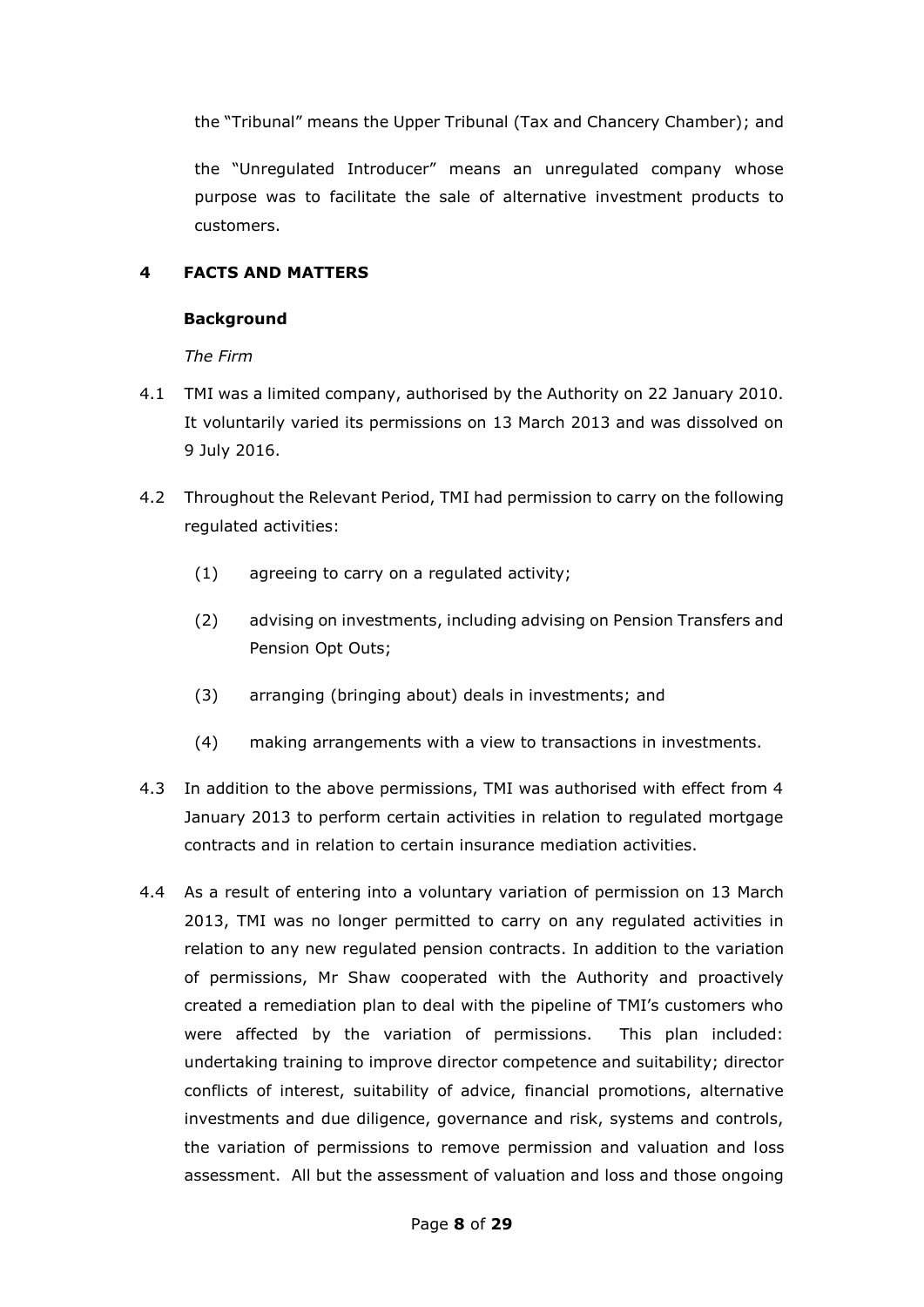actions relating to the variation of permissions to remove permissions were completed in February and March 2013. Between April and October 2013, Mr Shaw implemented the rest of the remediation plan. The total costs of the plan were £507,000 and Mr Shaw injected £55,229 of his own funds to help TMI meet the costs of the plan.

4.5 On 29 July 2014, the FSCS announced that it had declared TMI 'in default'. The FSCS is investigating claims made by TMI's customers. So far, the FSCS has upheld 1,245 such claims against TMI.

#### *Mr Shaw*

- 4.6 Mr Shaw was approved to hold the controlled function CF1 (Director) at TMI from 22 January 2010 until TMI ceased to be regulated. In carrying out his CF1 role he relied on the advice of qualified, experienced and approved Board colleagues, internal staff and outside professional advisors.
- 4.7 During the Relevant Period, the Authority considers that, as a Director, Mr Shaw had active management and day to day responsibility for the business of TMI. The Authority also considers that Mr Shaw was jointly responsible for establishing and implementing the business model of TMI. He also had responsibility for the recruitment of introducers, liaising with introducers about TMI's service standards, and producing and managing TMI's sales materials and website. Mr Shaw, who had a number of other business interests apart from TMI, spent approximately 20-30% of his time at TMI.

#### *Unregulated Introducer*

- 4.8 TMI was one of a number of businesses operating under the 'TailorMade' name. The other businesses included the Unregulated Introducer. The role of the Unregulated Introducer was to facilitate the sale of alternative investment products to customers. The alternative investment products promoted by the Unregulated Introducer were often unregulated products and included overseas property investments such as those operated by, amongst others, Harlequin.
- 4.9 Mr Shaw was a shareholder and director of the Unregulated Introducer. In his role at the Unregulated Introducer, Mr Shaw oversaw the promotion and introduction of customers to the concept of investing in alternative investment products and provided information to those customers on which to base their decision on whether or not to invest. The Unregulated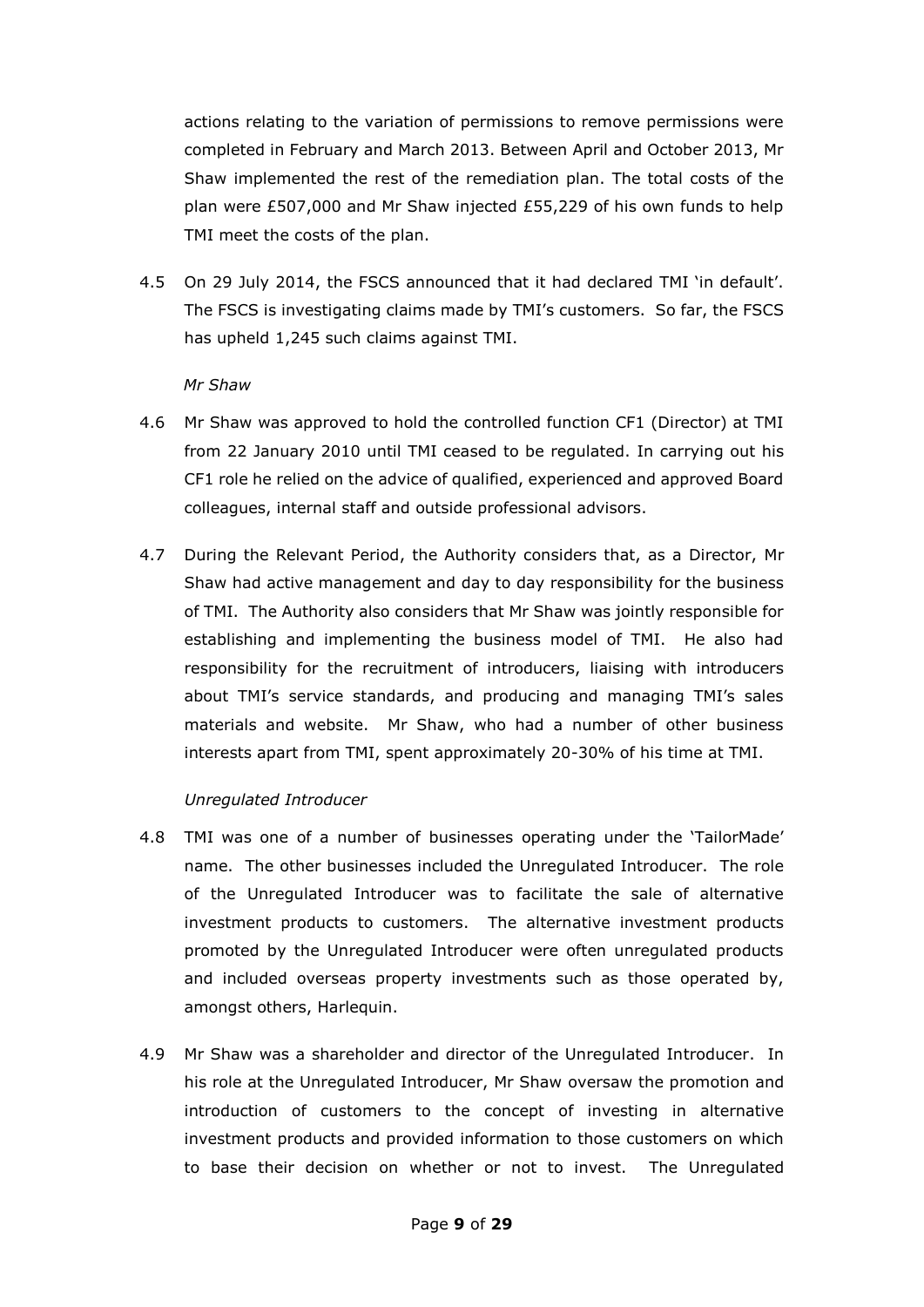Introducer used a number of 'agents', who also introduced customers to alternative investment products. In the event that the customer invested in one of its products, the product provider paid commission to the Unregulated Introducer. Mr Shaw received a proportion of that commission through his role as a director and shareholder of the Unregulated Introducer. Where those customers wanted advice on using their pension to make the investment, the customer was introduced by the Unregulated Introducer (or its agents) to TMI in order that the customer could receive regulated advice on the most suitable SIPP wrapper for the underlying product promoted by the Unregulated Introducer. In excess of 95% of TMI's customers were introduced to TMI by agents of the Unregulated Introducer.

4.10 Separately, Mr Shaw also personally introduced six customers to TMI. As a result of such Direct Introductions to TMI, Mr Shaw received a proportion of the commission for his part in facilitating the sale of investments to customers through the Unregulated Introducer. However, as a director and shareholder of the Unregulated Introducer, Mr Shaw did not take that commission directly, but left it as part of the financial resources of the Unregulated Introducer (which he subsequently benefitted from as a director and shareholder).

*SIPPs*

- 4.11 Since its authorisation, TMI focussed its business model solely on providing advice to customers in relation to SIPPs.
- 4.12 A SIPP is a trust-based wrapper for an individual's pension investment. It gives tax relief on an individual's contributions and tax-free growth and offers a wider range of investments and options for extracting benefits than are ordinarily available in a life policy type investment. In addition, a SIPP offers a greater degree of control over where and when funds are invested or moved than is permitted by traditional pension arrangements run by life assurance companies.
- 4.13 For TMI's customers, a SIPP was a way of investing their pension into esoteric, unregulated investments such as overseas property which were typically not permitted by their existing pension schemes. These investments often offered the potential for higher returns than customers' existing pension schemes, but carried a far higher risk, including the risk that unregulated products are not covered by the FSCS. Therefore it was vital that the consideration of such risks attaching to underlying products formed part of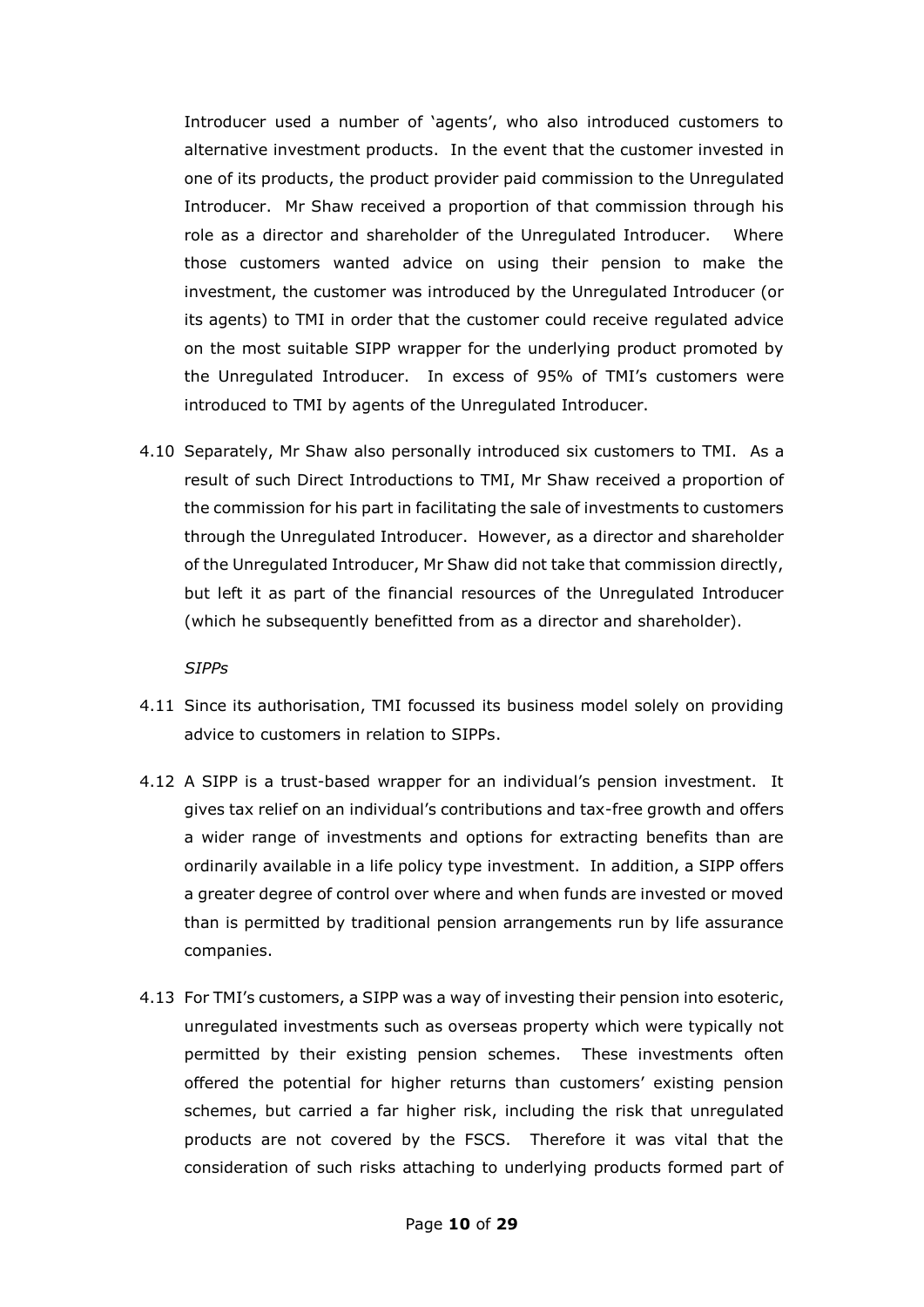TMI's suitability assessment of a SIPP for a customer. Throughout the Relevant Period Mr Shaw did not realise that it was necessary to advise on the underlying products and so did not take any steps to alter the business model until the Authority's alert of 18 January 2013.

- 4.14 The typical investments purchased by the SIPPs taken out by TMI's customers also held additional risks for those customers because:
	- (1) under certain scenarios they may be liable to tax by HM Revenue & Customs and therefore incur significant additional tax charges; and
	- (2) they may have been an inappropriate investment for the customer to hold in their SIPPs on the basis that they were not readily realisable in the event of the customer's death, or if the customer required that they be sold at short notice.
- 4.15 In total, TMI advised 1,661 customers to establish a SIPP to wrap the underlying products subsequently selected for investment by those customers, with amounts ranging from  $E5,000$  to  $E440,000$  each. Those customers transferred £112,420,985 in total into SIPPs. The vast majority of this money came from the customers' existing pensions. During the Relevant Period, TMI generated £3,081,740 in revenue from its SIPP business. Mr Shaw's total proceeds received from TMI's business were £329,221.98.
- 4.16 As a result of the risks posed by the alternative investments within the SIPPs, it was especially important that TMI ensured, and Mr Shaw as a Director of TMI took reasonable steps to ensure, that TMI assessed both the suitability of the SIPP wrapper and the proposed underlying product for the customer, to ensure that customers only invested their pension funds into investments which were suitable for them and that customers fully understood the increased risks associated with the underlying products held within their SIPP.

#### *TMI's SIPP advisory process*

4.17 A TMI customer seeking advice on moving their pension was typically considering investing their pension into an underlying product such as an overseas property investment. Such customers were typically introduced to the underlying product in seminars by an Introducer, who, on behalf of the product provider, presented marketing materials and/or provided presentations to the customer upon which the customer based their decision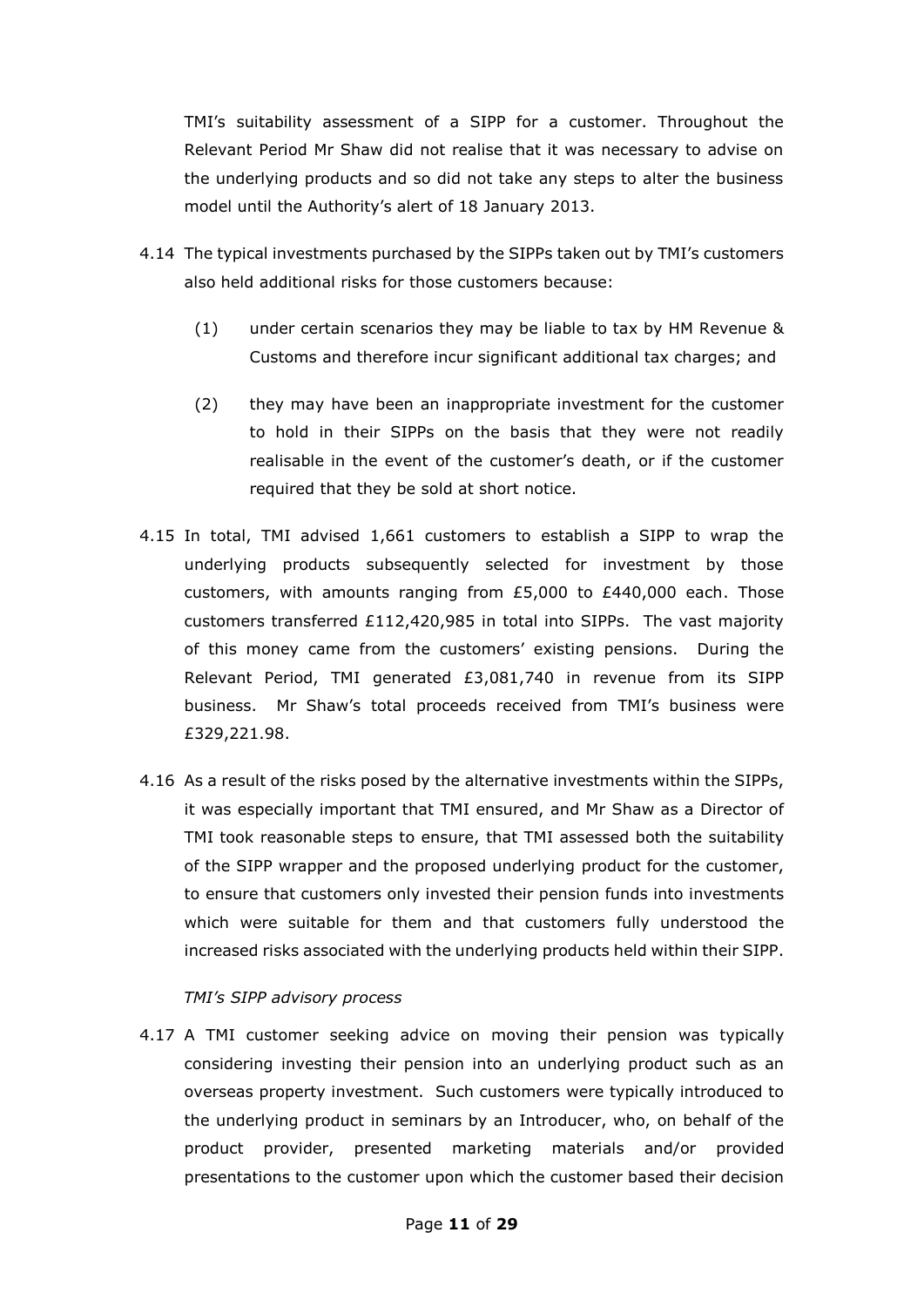to invest. The customer was then introduced by the Introducer to TMI in order to obtain advice from TMI on using their pension to facilitate the investment via a SIPP. During the Relevant Period, around 99% of customers were referred to TMI by an Introducer. Almost all of those customers were introduced by TMI introducers, who were also agents of the Unregulated Introducer.

- <span id="page-11-0"></span>4.18 Upon referral to TMI, the customer:
	- (1) was contacted by TMI and a 'fact find' would be completed in order to establish the customer's investment needs and objectives. This would also include the completion of an 'attitude to risk' questionnaire and knowledge and experience of financial products. The customer also received TMI's client agreement, which set out, amongst other things, TMI's advice fees;
	- (2) provided to TMI details about their existing pension providers so that TMI could gather information on those existing pensions;
	- (3) had an appointment with TMI where the TMI 'suitability report' and the SIPP provider's 'key features' document were discussed with the customer. This included an explanation to the customer of TMI's recommendation for the most suitable SIPP for the customer. Typically, when selecting the most suitable SIPP for the customer, TMI assessed, amongst other things, whether the SIPP was able to invest in the underlying product (if this was known to TMI), as well as the set-up and ongoing fees charged by the SIPP provider. The appointment was also an opportunity for TMI to answer any questions that the customer might have; and
	- (4) completed a SIPP application which TMI submitted to the SIPP provider on the customer's behalf. TMI then confirmed to the customer when the SIPP had been established.
- 4.19 For the initial advice service provided by TMI as described at paragraph [4.18,](#page-11-0) a customer paid a fee which was typically  $£1,000$  per personal pension being transferred. However if a final salary pension was being transferred, the amount was 3% of the total transfer value or £1,500 (which ever was the greater). These amounts were usually deducted from the funds being transferred into the SIPP.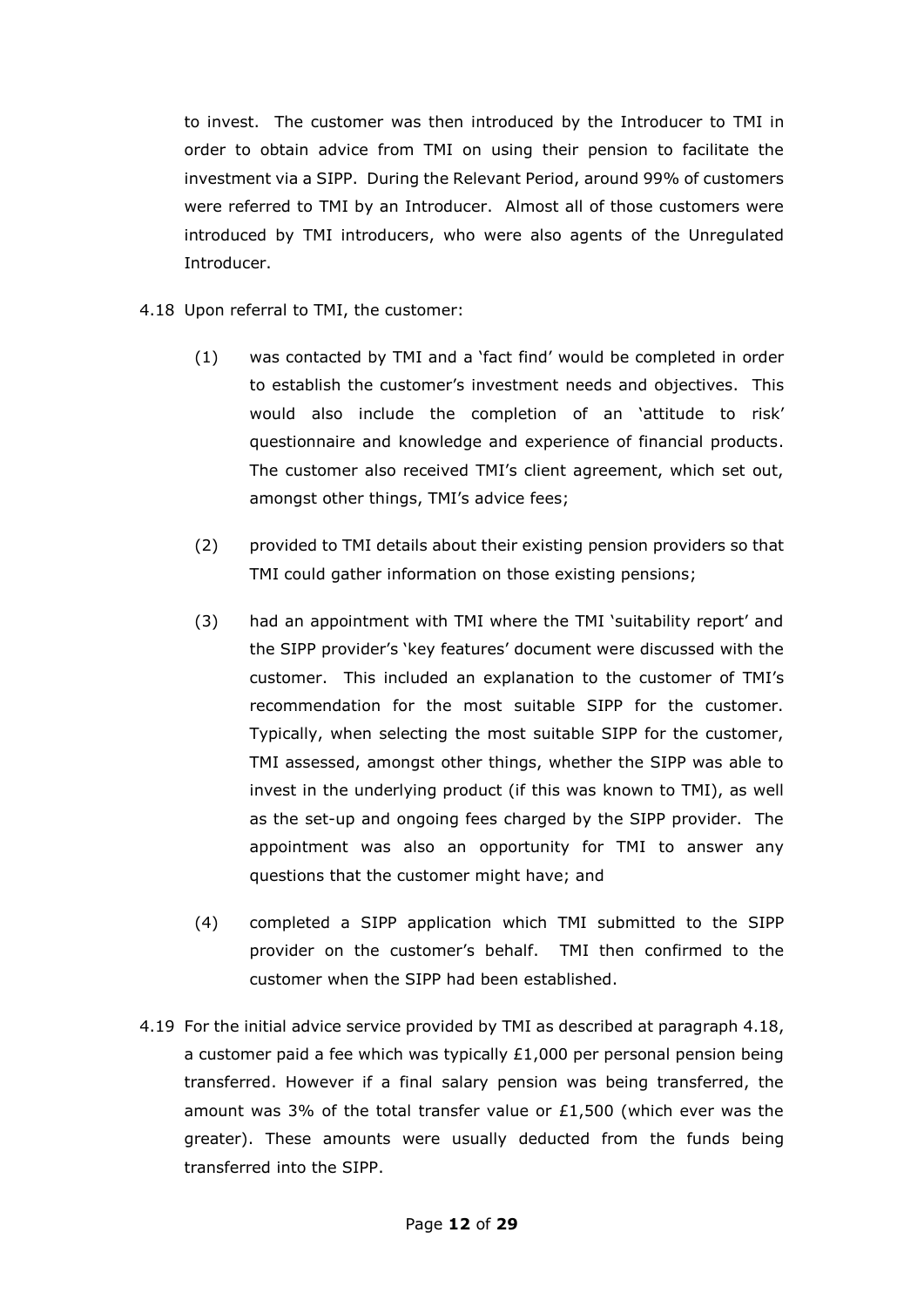4.20 TMI also charged customers an annual management charge if the customer wished to have an annual review. The annual review service provided by TMI in return for that fee consisted of: on-going advice; review meetings; point of contact for enquiries; newsletter; consolidating bank statements from the SIPP provider; and providing an up to date statement of the customer's investments. Over 90% of TMI's customers opted to receive this annual review service and so paid to TMI between 1% and 1.25% of their net asset fund value for that service. For example, a customer with a net asset fund value of £100,000 typically paid between £1,000 and £1,250 per annum for this annual review service.

#### **Conduct in Issue**

### *Advising on the underlying investment*

- 4.21 Throughout the Relevant Period, Mr Shaw held the position of Director at TMI. Along with his fellow Directors at TMI, Mr Shaw had responsibility for the business model implemented by TMI described at paragraph [4.18](#page-11-0) above.
- 4.22 If an IFA, such as TMI, advises on an investment wrapper product, such as a SIPP, that IFA will generally have to consider the suitability of the overall proposition, namely the suitability of both the SIPP wrapper and the underlying product, in order to be able to provide suitable advice to the customer. In circumstances where the customer is selling existing investments (including transferring their existing pension) in order to invest in another investment via a SIPP, the IFA must assess the suitability of that underlying product for the customer prior to recommending a SIPP. The regulatory provisions relevant to these requirements are referred to in Annex A.
- 4.23 However, the business model established at TMI did not incorporate any consideration of the suitability for the customer of the underlying product within the SIPP. Mr Shaw did not take adequate steps to evaluate the effectiveness of the business model TMI adopted and did not realise that the advice model adopted by TMI was deficient. During the Relevant Period 1,661 TMI customers who had chosen to self-invest transferred their pension funds into SIPPs based on advice from TMI. These 1,661 customers invested a total of £112,420,985, mostly from pension funds including some final salary schemes, into SIPPs. As a result of TMI's deficient business model, all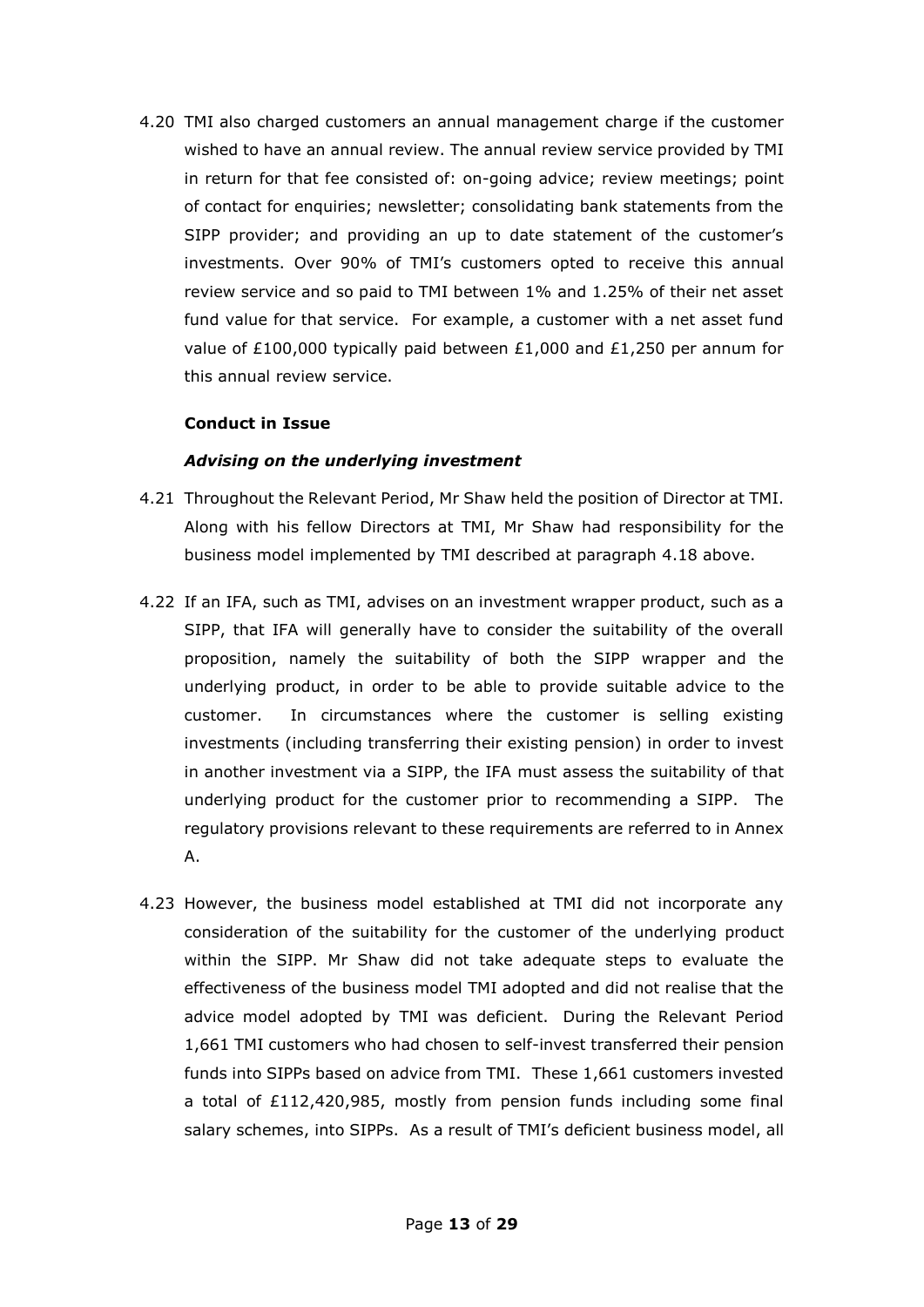1,661 customers were at risk of entering into an investment which may not have been suitable for them.

- 4.24 In January 2013, the Authority published an alert confirming its expectations of IFAs advising on overseas property investments, including those sold by Harlequin, through a SIPP. The Authority's alert noted that IFAs have to ensure that they give careful consideration to the particular features of the investment in question and that, if recommending a SIPP knowing that the customer will sell current investments to invest in an overseas property, the suitability of the overseas property investment must form part of the advice to the customer. It was at this point in January 2013, following the FCA's alerts, that Mr Shaw took immediate action and TMI ceased trading, as it was clear that TMI's business model was not compatible with the advice rules.
- 4.25 Of the 1,661 SIPP customers advised by TMI during the Relevant Period, 923 invested into overseas property investments operated by Harlequin. None of those customers received any advice from TMI on the suitability of that overseas property investment when TMI advised on and recommended their SIPP. As TMI's business model did not include the provision of advice on the suitability of these investments, TMI's staff were not trained to advise on the underlying products.
- 4.26 Mr Shaw's main role at TMI was to recruit and brief introducers on the history of TMI and what the business was trying to achieve. These introducers would then introduce customers to TMI in the event that those customers required advice on the most suitable SIPP wrapper for their investment. Mr Shaw did not have the relevant expertise to provide any effective challenge to the suitability of the advice model initially adopted by TMI. Instead, Mr Shaw assumed that TMI's model of not providing advice on the underlying product was the correct one and did not take steps to reassess TMI's business model until the FCA's alert in January 2013. In hindsight, Mr Shaw accepts that the advice model of TMI was not sufficient in terms of its scope in that it did not provide advice on the suitability of both the SIPP wrapper and the underlying investments.
- 4.27 TMI's customer documents, as referred to at paragraph 4.18, did contain a statement that suggested customers obtain advice on the underlying products elsewhere. Mr Shaw was unaware whether any customer did seek such advice (or from where they might receive such advice), and considered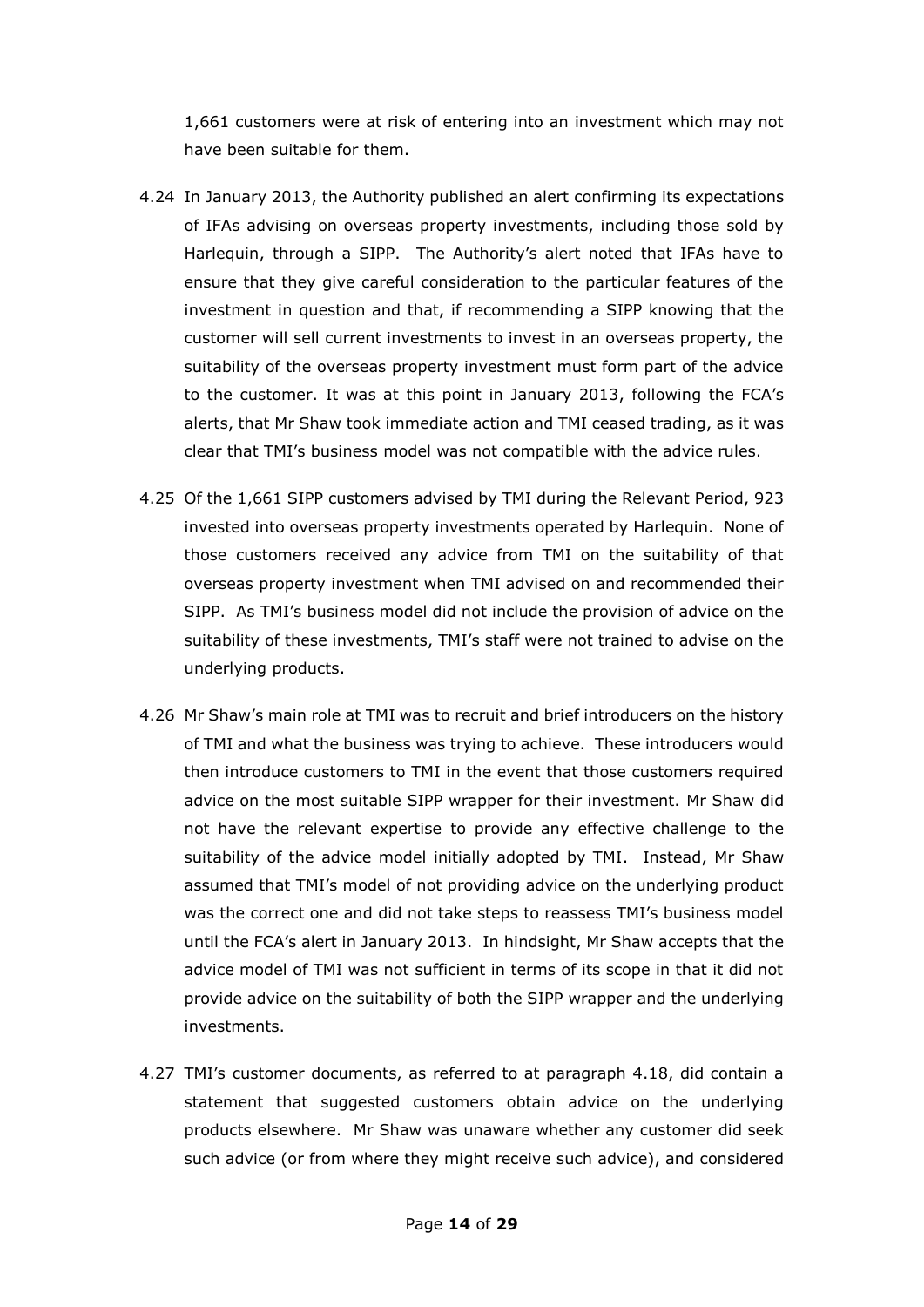the wording within the documents to be a legal disclaimer against TMI's responsibilities. However, Mr Shaw accepted that he only believed this was appropriate because he did not realise TMI should have been advising on the underlying products in any event.

- 4.28 Despite Mr Shaw's knowledge that TMI did not advise on the underlying products, as a promoter of alternative investments, Mr Shaw was fully aware of the products invested in by TMI's customers. Mr Shaw used his own existing pension funds to invest in some of these investments himself. The underlying products were typically high risk, esoteric investments which were not suitable for all retail customers. Mr Shaw did not ensure that TMI's business model considered the suitability of the product for each of its customers.
- 4.29 As a result of the above, in his role as CF1 at TMI, Mr Shaw failed to take reasonable steps to ensure that the business model at TMI complied with the relevant requirements and standards. Specifically, Mr Shaw failed to take reasonable steps to ensure that TMI assessed the suitability of the underlying product for the customer. Instead, TMI's business model focussed solely on providing advice on the most suitable SIPP wrapper for the underlying product.
- 4.30 The failings in TMI's business model were exacerbated by the fact that certain individuals at TMI, including Mr Shaw, received commission payments derived from sales of the underlying products. This led to a significant conflict of interest within the business. Had TMI's business model included the provision of individually-tailored, product specific advice to all customers, it is likely that those individuals may have received fewer payments from the sale of the underlying products.
- 4.31 Mr Shaw accepts that, with hindsight, the majority of TMI's customers should never have invested some types of product in their SIPPs.

# *Conflicts of Interest*

#### *Personal*

4.32 Throughout the Relevant Period, and in addition to his role as a CF1 at TMI, Mr Shaw was a shareholder and director of the Unregulated Introducer, which through a number of agents introduced customers to the concept of investing in alternative investments and provided information to those customers on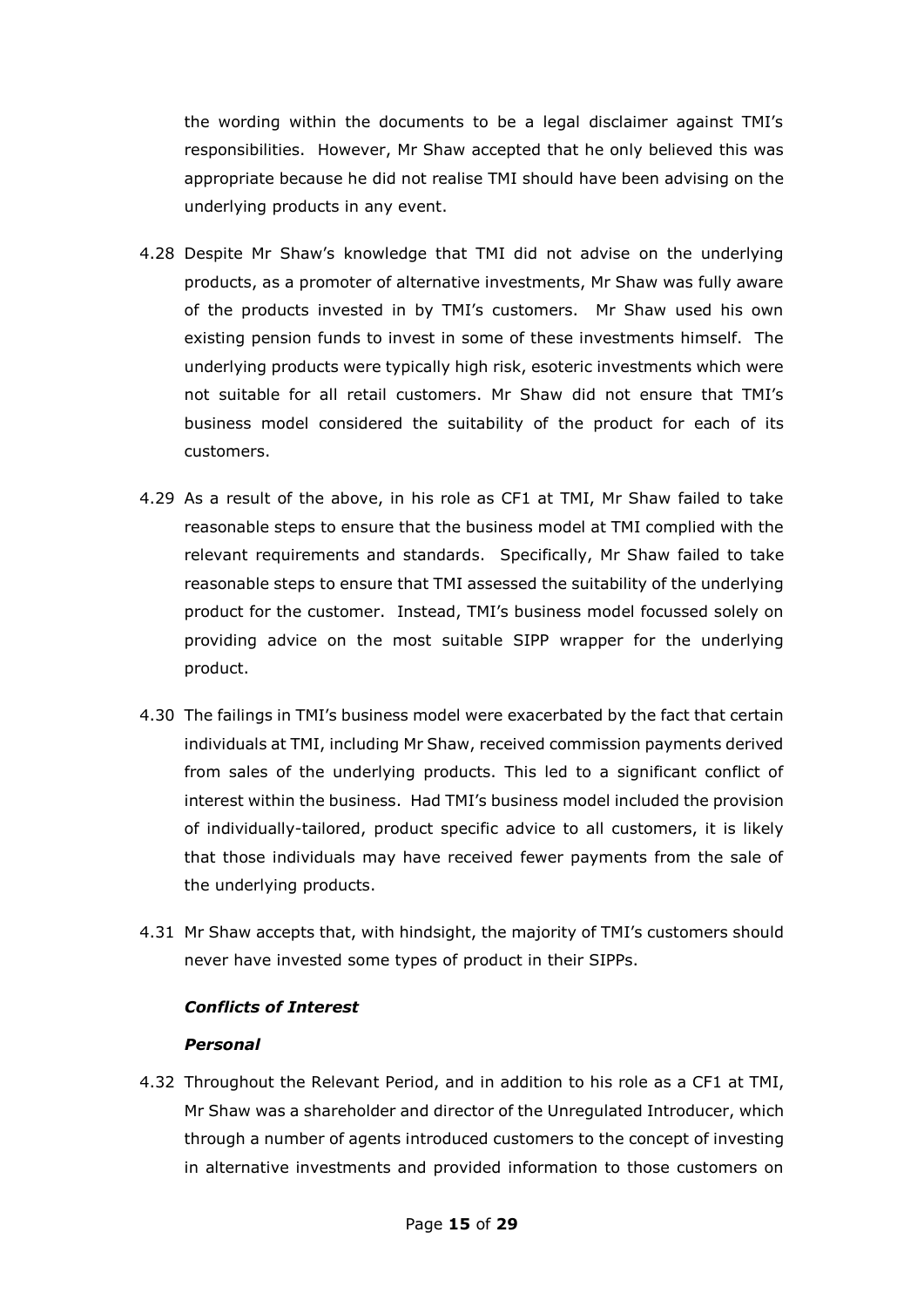which to base their decision on whether or not to invest. Mr Shaw also undertook six Direct Introductions to TMI. In either circumstance, when the customer invested in alternative investments, the product provider paid commission to the Unregulated Introducer. Mr Shaw benefitted from that commission given he was a director and shareholder of the Unregulated Introducer.

- 4.33 During the Relevant Period, Mr Shaw benefitted financially from both the fees paid by customers for the advice given by TMI on the SIPP transfer and also from the financial benefits he received from the Unregulated Introducer, for his role, and his firm's role, in the sale of that product to the customer. The receipt of these benefits created a conflict of interest with Mr Shaw's duty to TMI's customers.
- 4.34 Mr Shaw admitted that he, and TMI, did not consider conflicts of interest, and in particular the need to explain to the customer that he (and others) received financial benefits from their respective roles. Consequently, the Authority considers that Mr Shaw did not identify, disclose, manage and mitigate adequately the conflict arising from his role as a director and shareholder of the Unregulated Introducer to TMI's customers.
- 4.35 The Authority considers that the mere disclosure of Mr Shaw's respective roles at TMI and the Unregulated Introducer would not have mitigated the conflict of interest. The conflict could have been mitigated had TMI provided full impartial advice in respect of the suitability of investing in the underlying products. As customers had not been advised by TMI on the suitability to them of the products they would hold within the SIPPs, they could not make a fully informed decision in relation to waiving any conflict of interest surrounding commission payments and incentives.

#### *Director*

- 4.36 In his role as a CF1 at TMI, throughout the Relevant Period Mr Shaw was responsible for ensuring that TMI identified, disclosed, managed, and adequately mitigated any potential conflicts of interest which affected TMI as an authorised firm.
- 4.37 During the majority of the Relevant Period, TMI did not have in place a formal conflicts of interest register to assist it in identifying potential conflicts of interest within the firm. However, even when a conflicts of interest register was put in place at TMI towards the end of the Relevant Period, TMI failed to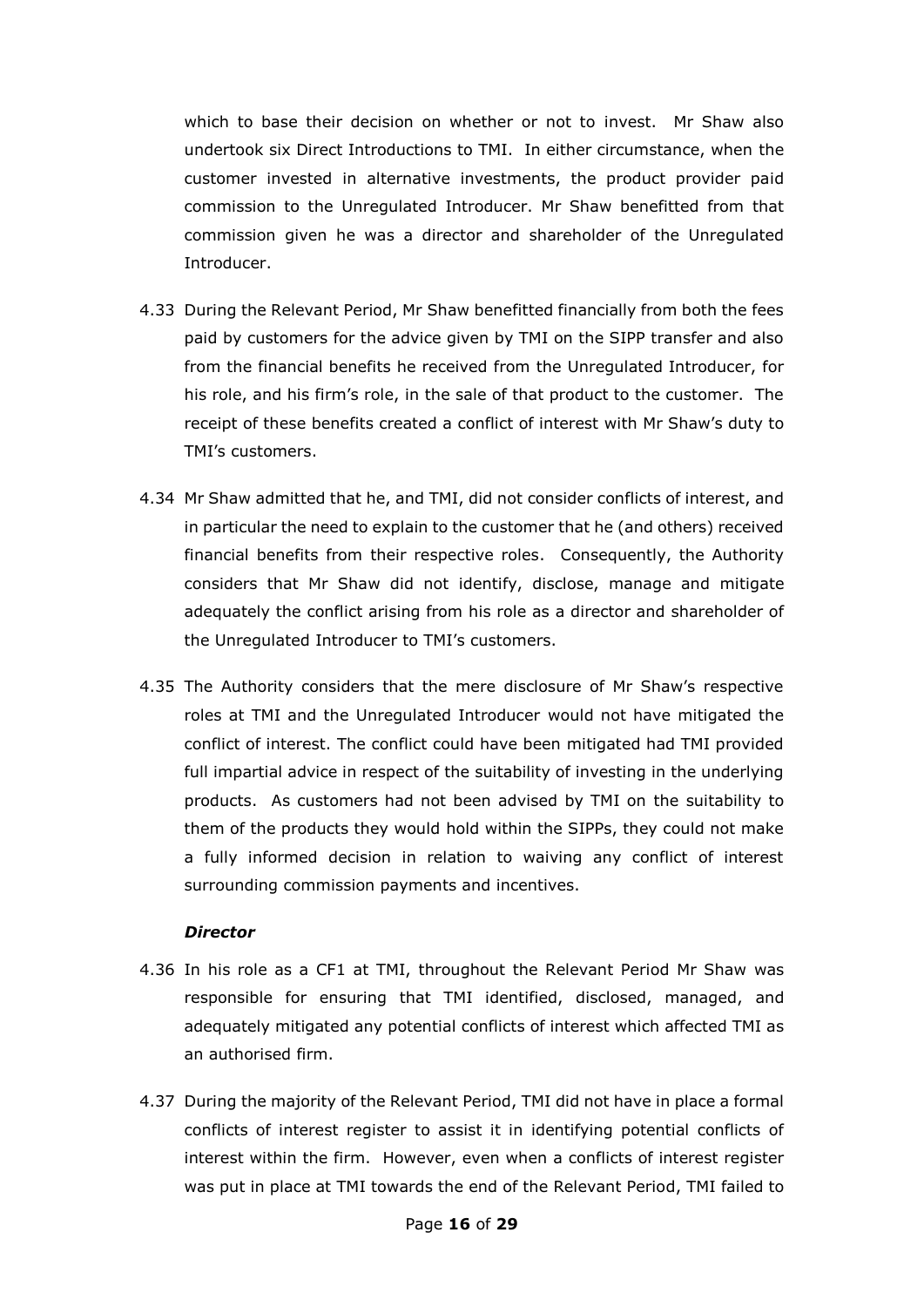use properly the information recorded on that register to ensure that it adequately managed, mitigated and disclosed those conflicts.

- 4.38 Throughout the Relevant Period, TMI's client agreement contained an express provision that any conflicts of interest would be disclosed to customers. Despite the wording of the client agreement, Mr Shaw accepted that TMI did not inform customers about commissions that were payable to agents at the Unregulated Introducer for their part in the facilitation of the sale of the underlying product to the customer. Mr Shaw felt that this situation was dealt with by the fact that as advisers at TMI were contracted on the basis that they were not remunerated for the volume of SIPPs they sold, they were therefore indifferent to whether or not a transfer of funds was made and so, the effects of any conflict of interest were negated.
- 4.39 As a Director of TMI, Mr Shaw failed therefore to ensure that the Firm identified conflicts of interest and, as a result, also failed to manage, mitigate and disclose adequately those conflicts of interest to customers. He also failed to ensure that TMI complied with its own client agreement concerning the handling of conflicts of interest.
- 4.40 Mr Shaw's failings are compounded by the fact that, during the Relevant Period, TMI's external compliance officer warned TMI of the need to disclose conflicts of interest within TMI. For example, in April 2012 a compliance report recommended that all TMI staff should be made aware of potential conflicts of interest issues, that these be discussed at regular board and compliance meetings and that TMI should ensure that an annual conflicts of interest questionnaire be completed. However, Mr Shaw only appears to have taken action in relation to this warning towards the end of October 2012 when conflicts of interest were first noted on a register. Mr Shaw accepts that, in hindsight, there was a lack of appropriate management of conflicts of interest.
- 4.41 The Authority therefore considers that, throughout the Relevant Period, Mr Shaw failed to identify, disclose, manage and mitigate adequately both his own personal conflicts of interest and those of TMI as an authorised firm.

# **5 FAILINGS**

5.1 The regulatory provisions relevant to this Final Notice are referred to in Annex A.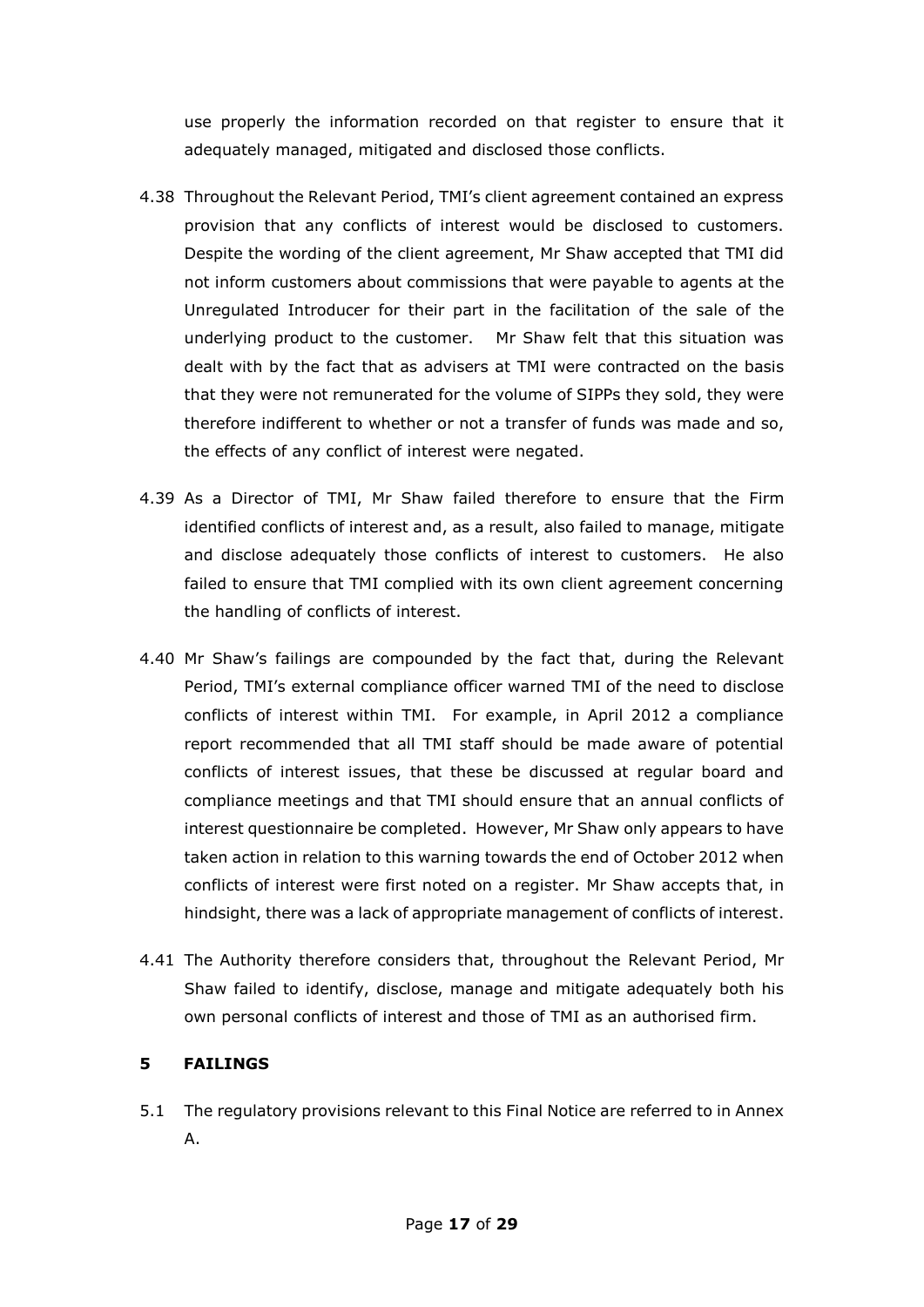- 5.2 By reason of the facts and matters referred to above, during the Relevant Period, Mr Shaw breached Statement of Principle 7 by failing to:
	- (1) take reasonable steps to ensure that TMI assessed the suitability of the underlying product within the SIPP for the customer; and
	- (2) identify, disclose, manage and mitigate adequately the conflicts of interest that existed as a result of Mr Shaw's ownership of and roles at TMI and at the Unregulated Introducer, as well as the conflicts of interests of others at TMI.

# **6 SANCTION**

### *Financial penalty*

- 6.1 In determining the financial penalty, the Authority has had regard to its policy on the imposition of financial penalties which is set out in Chapter 6 of DEPP and forms part of the Authority's Handbook.
- 6.2 On 6 March 2010, the Authority's new penalty framework came into force.
- 6.3 Mr Shaw's misconduct covers a period across 6 March 2010. However, the Authority considers that most of his misconduct occurred after 6 March 2010. The Authority has therefore assessed the financial penalty under the regime in force after 6 March 2010.
- 6.4 DEPP 6.5B sets out the details of the five-step framework that applies in respect of financial penalties imposed on individuals in non-market abuse cases.

#### *Step 1: disgorgement*

- 6.5 Pursuant to DEPP 6.5B.1G, at Step 1 the Authority seeks to deprive an individual of the financial benefit derived directly from the breach where it is practicable to quantify this.
- 6.6 The Authority has not identified any financial benefit that Mr Shaw derived directly from the breach in connection with regulated activities.
- 6.7 Step 1 is therefore £0.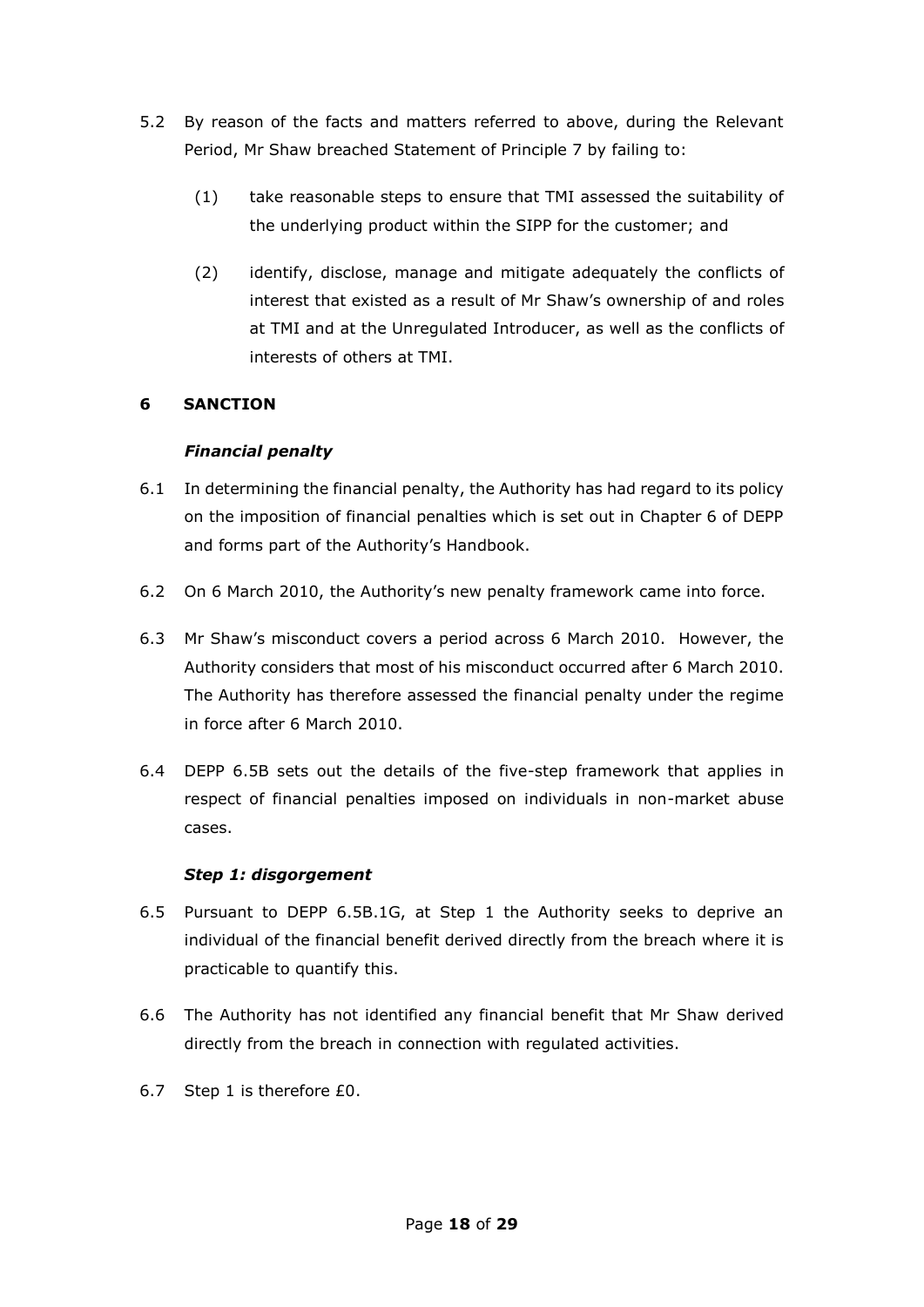#### *Step 2: the seriousness of the breach*

- 6.8 Pursuant to DEPP 6.5B.2G, at Step 2 the Authority determines a figure that reflects the seriousness of the breach. That figure is based on a percentage of the individual's relevant income. The individual's relevant income is the gross amount of all benefits received by the individual from the employment in connection with which the breach occurred, and for the period of the breach.
- 6.9 The period of Mr Shaw's breach was from 22 January 2010 to 20 January 2013 inclusive. The Authority considers Mr Shaw's relevant income for this period to be £329,221.98. This figure includes both monies Mr Shaw earned directly from TMI, as well as monies he received through a remuneration trust. The Authority has assessed that on the facts of this case, the monies that Mr Shaw received through the remuneration trust mechanism should be included in the monies that the Authority considers to be 'relevant income' for the purposes of assessing any financial penalty to be imposed on him (those monies being a benefit received by him from the employment in connection with which the breaches occurred).
- 6.10 In deciding on the percentage of the relevant income that forms the basis of the step 2 figure, the Authority considers the seriousness of the breach and chooses a percentage between 0% and 40%. This range is divided into five fixed levels which represent, on a sliding scale, the seriousness of the breach; the more serious the breach, the higher the level. For penalties imposed on individuals in non-market abuse cases there are the following five levels:

Level  $1 - 0%$ Level 2 – 10% Level 3 – 20% Level 4 – 30% Level 5 – 40%

6.11 In assessing the seriousness level, the Authority takes into account various factors which reflect the impact and nature of the breach, and whether it was committed deliberately or recklessly. The Authority considers the following factors to be relevant.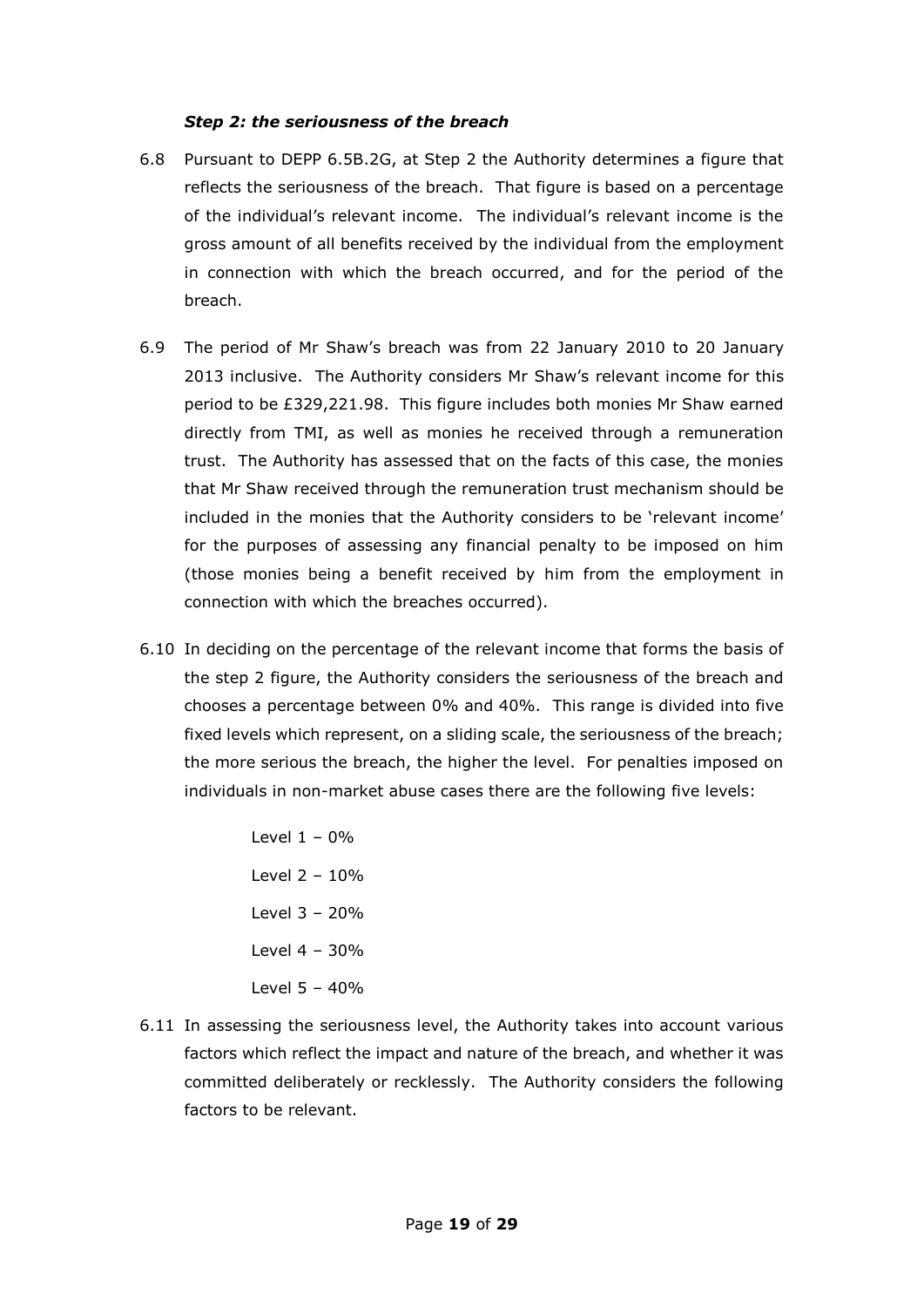#### *Impact of the breach*

- 6.12 Mr Shaw's failings meant that all of TMI's customers investing in a SIPP were at risk of having invested a total of £112,420,985 into SIPPs with underlying products, which were not suitable for them. The majority of TMI's customers invested into high risk investments that are unregulated and therefore not typically covered by the FSCS. Customers investing in unregulated investments are therefore at risk of losing all of their investments. There was therefore a significant risk of loss associated with Mr Shaw's failings. The FSCS is continuing to investigate claims made by customers against TMI to determine whether the FSCS is able to pay compensation. Certain TMI investors have already received funds from the FSCS as a result of such investigation.
- 6.13 Mr Shaw's failings did not have an adverse effect on markets.

#### *Nature of the breach*

6.14 Mr Shaw's failings occurred over a sustained period (over three years) during which time TMI advised 1,661 customers to invest via a SIPP, resulting in the risk of loss of £112,420,985 for those customers.

#### *Whether the breaches were deliberate and/or reckless*

- 6.15 The Authority has not found that the breaches by Mr Shaw were deliberate or reckless. Mr Shaw relied on the advice of an external compliance consultant, plus qualified, experienced and approved TMI Board colleagues and staff, who did not raise concerns relating to TMI's business and advice model.
- 6.16 The breaches were negligent rather than intentional and there was no attempt by Mr Shaw to conceal the breaches.
- 6.17 Mr Shaw did not fail to act with integrity or abuse a position of trust and has not previously been disciplined by the Authority. He has worked in the financial services sector since 1994.
- 6.18 Taking all of these factors into account, the Authority considers the seriousness of the breach to be level 3 and so the Step 2 figure is 20% of £329,221.98.
- 6.19 Step 2 is therefore £65,844.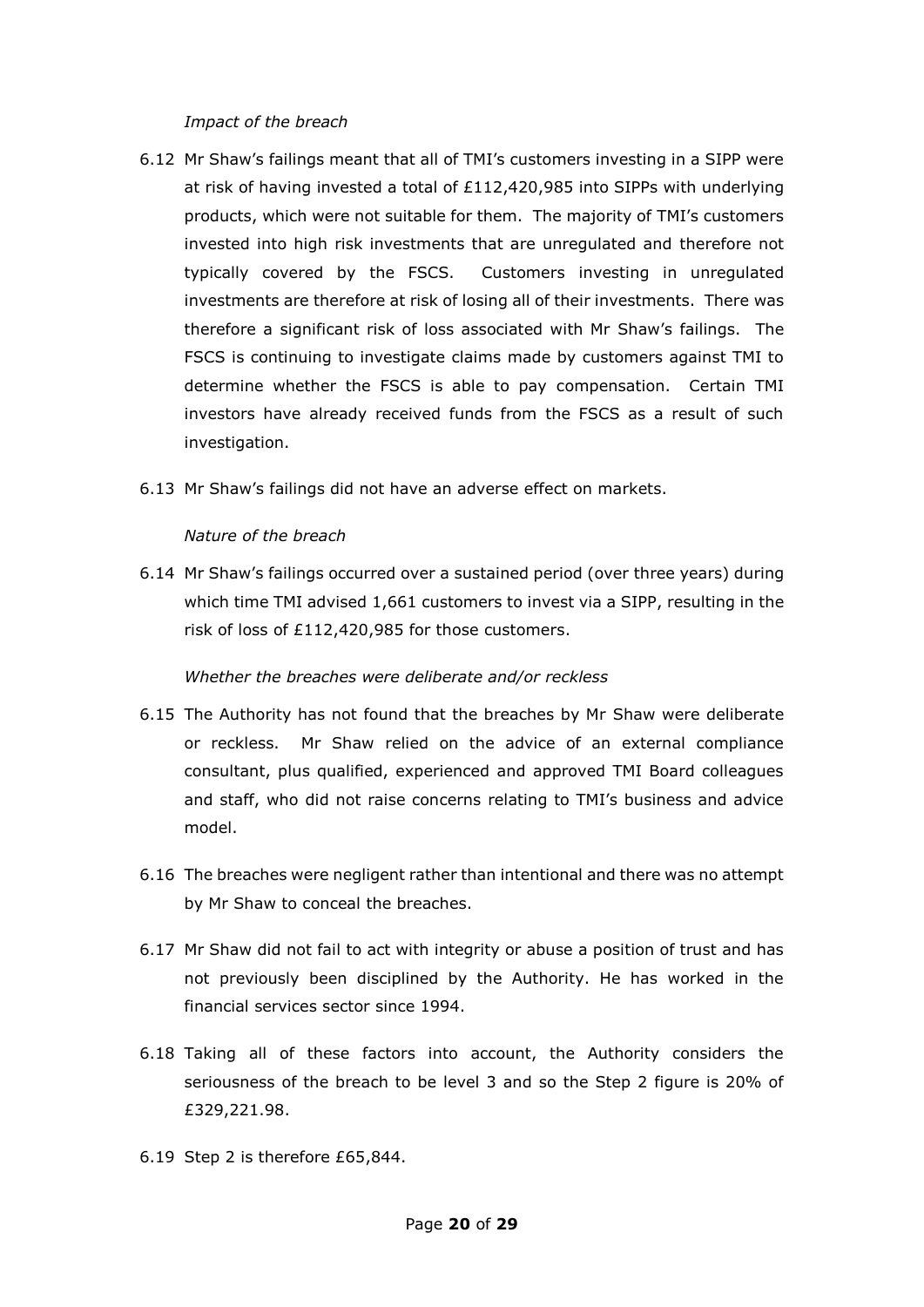#### *Step 3: mitigating and aggravating factors*

- 6.20 Pursuant to DEPP 6.5B.3G, at Step 3 the Authority may increase or decrease the amount of the financial penalty arrived at after Step 2, but not including any amount to be disgorged as set out in Step 1, to take into account factors which aggravate or mitigate the breach.
- 6.21 The Authority does not consider there to be any factors that aggravate the breach.
- 6.22 In assessing the potential mitigating factors that may apply, the Authority notes that as a direct result of the Authority's alert of 18 January 2013, Mr Shaw took immediate steps to address the issues it highlighted at TMI. As a result of his actions TMI voluntarily suspended advising customers on SIPPs on 20 January 2013 and on 13 March 2013 TMI voluntarily varied its permissions such that TMI no longer carried on regulated activities. In addition to the variation of permissions, Mr Shaw cooperated with the Authority and proactively created and implemented a remediation plan to deal with the pipeline of TMI's customers who were affected by the variation of permissions, subsidising its costs from his own funds.
- 6.23 The majority of Mr Shaw's actions immediately following the Authority's alert on 18 January 2013 represent steps the Authority would expect any Director of an authorised firm to take. However, the Authority notes that on 4 March 2013 Mr Shaw undertook a training course entitled 'Director of a Regulated Financial Services Company' in response the Authority's January 2013 alert. Mr Shaw successfully completed the course, and received an assessment of 'competent' from the provider of the training. The Authority considers that this aspect of the remediation plan is a factor which mitigates the breach.
- 6.24 As a result, the Authority considers that the Step 3 figure should be reduced by 10%.
- 6.25 Step 3 is therefore £59,260.

#### *Step 4: adjustment for deterrence*

6.26 Pursuant to DEPP 6.5B.4G, if the Authority considers the figure arrived at after Step 3 is insufficient to deter the individual who committed the breach, or others, from committing further or similar breaches, then the Authority may increase the penalty.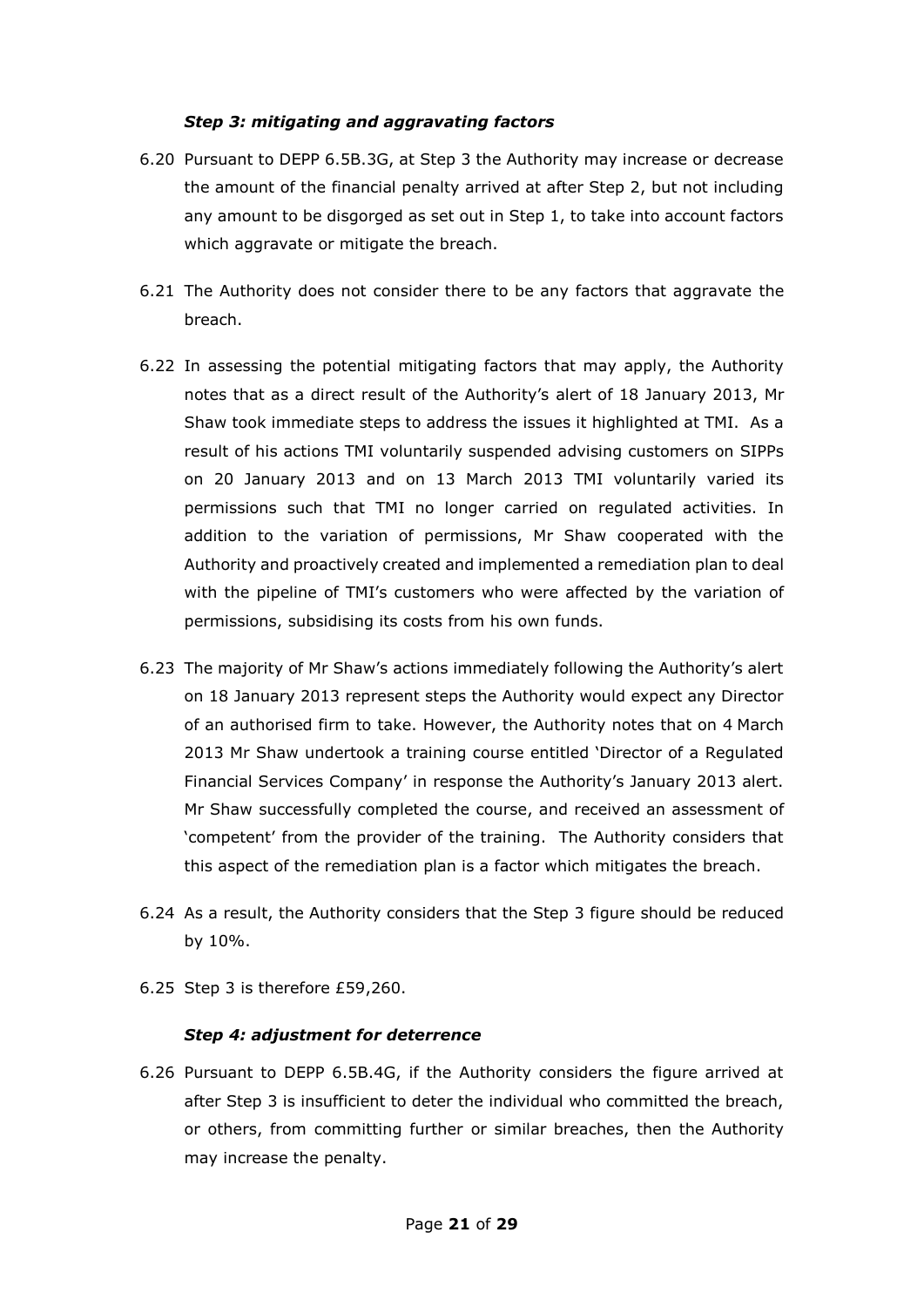- 6.27 The Authority considers that the Step 3 figure of £59,260 does not represent a sufficient deterrent to Mr Shaw and others, and so has increased the penalty at Step 4. This is because of significant further monies received by Mr Shaw from activities relating to his conflicts of interest, as set out at paragraphs 4.32 to 4.35, in addition to his relevant income from TMI. These monies cannot be taken into account in Mr Shaw's relevant income. The Authority therefore has increased the Step 3 figure by a multiple of 4.
- 6.28 Step 4 is therefore £237,040.

#### *Step 5: settlement discount*

- 6.29 Pursuant to DEPP 6.5B.5G, if the Authority and the individual on whom a penalty is to be imposed agree the amount of the financial penalty and other terms, DEPP 6.7 provides that the amount of the financial penalty which might otherwise have been payable will be reduced to reflect the stage at which the Authority and the individual reached agreement. The settlement discount does not apply to the disgorgement of any benefit calculated at Step 1.
- 6.30 The Authority and Mr Shaw reached agreement at Stage 1 and so a 30% discount was applied to the Step 4 figure.
- 6.31 Step 5 is therefore £165,928 (rounded down to £165,900).

#### *Penalty*

- 6.32 Having applied the five-step framework set out in DEPP, the Authority has determined on 31 July 2015 that the appropriate level of financial penalty to be imposed on Mr Shaw would be £165,900 for breaching Statement of Principle 7.
- 6.33 As explained earlier in this Notice, on 12 October 2015, the Authority informed Mr Shaw that it would not seek to enforce that penalty against him until the limitation issue which had arisen in the context of Mr Burns' case was resolved. On 5 July 2017, the Authority decided in the course of Tribunal proceedings against Mr Burns to concede that limitation issue.
- 6.34 On 31 July 2018, the Tribunal decided to reduce the penalty which the Authority had decided should be imposed on Mr Burns, partly in light of the Authority's concession, by approximately 75%. The Authority considers that a proportionate deduction should also be applied in Mr Shaw's case.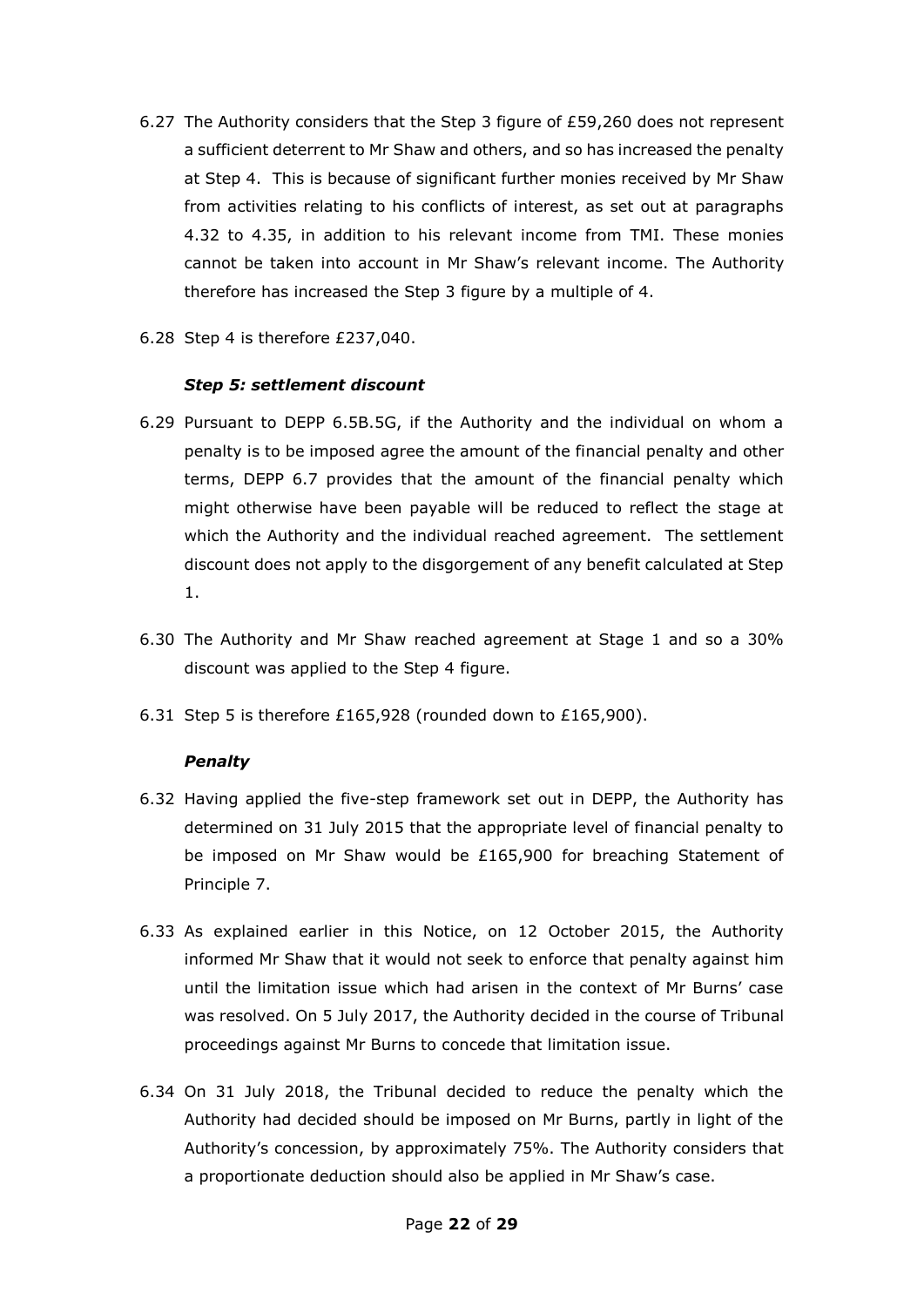6.35 Accordingly, Mr Shaw's penalty is £41,400 (rounded down from £41,475).

### **Prohibition**

6.36 The Authority has had regard to the guidance in Chapter 9 of EG and considers it is appropriate and proportionate to prohibit Mr Shaw from performing any senior management function or any significant influence function in relation to any regulated activity carried on by any authorised person, exempt person or exempt professional firm. This is because he is not a fit and proper person to hold significant influence functions with regard to his lack of competence and capability (this in itself would not exclude Mr Shaw from carrying on in future a financial advisor (CF30) role, subject to the FCA determining he is fit and proper to hold any non-significant influence function through its normal authorisation process).

# **7 PROCEDURAL MATTERS**

### **Decision maker**

- 7.1 The decision which gave rise to the obligation to give this Notice was made by the Settlement Decision Makers.
- 7.2 This Final Notice is given under, and in accordance with, section 390 of the Act.

# **Manner of and time for payment**

- 7.3 The financial penalty of £41,400 must be paid in full by Mr Shaw to the Authority in 60 monthly instalments of £690 as follows:
	- (1) the first payment of  $£690$  to be made within 14 days from the date of this Final Notice; and
	- (2) each of the remaining 59 subsequent payments of £690 to be paid in monthly instalments on the same date each month as the first payment is made (or the next available working day).

# **If the financial penalty is not paid**

7.4 If all or any of the financial penalty is outstanding on the day after due dates for payment, the Authority may recover the financial penalty in full (or the outstanding amount) as a debt owed by Mr Shaw and due to the Authority.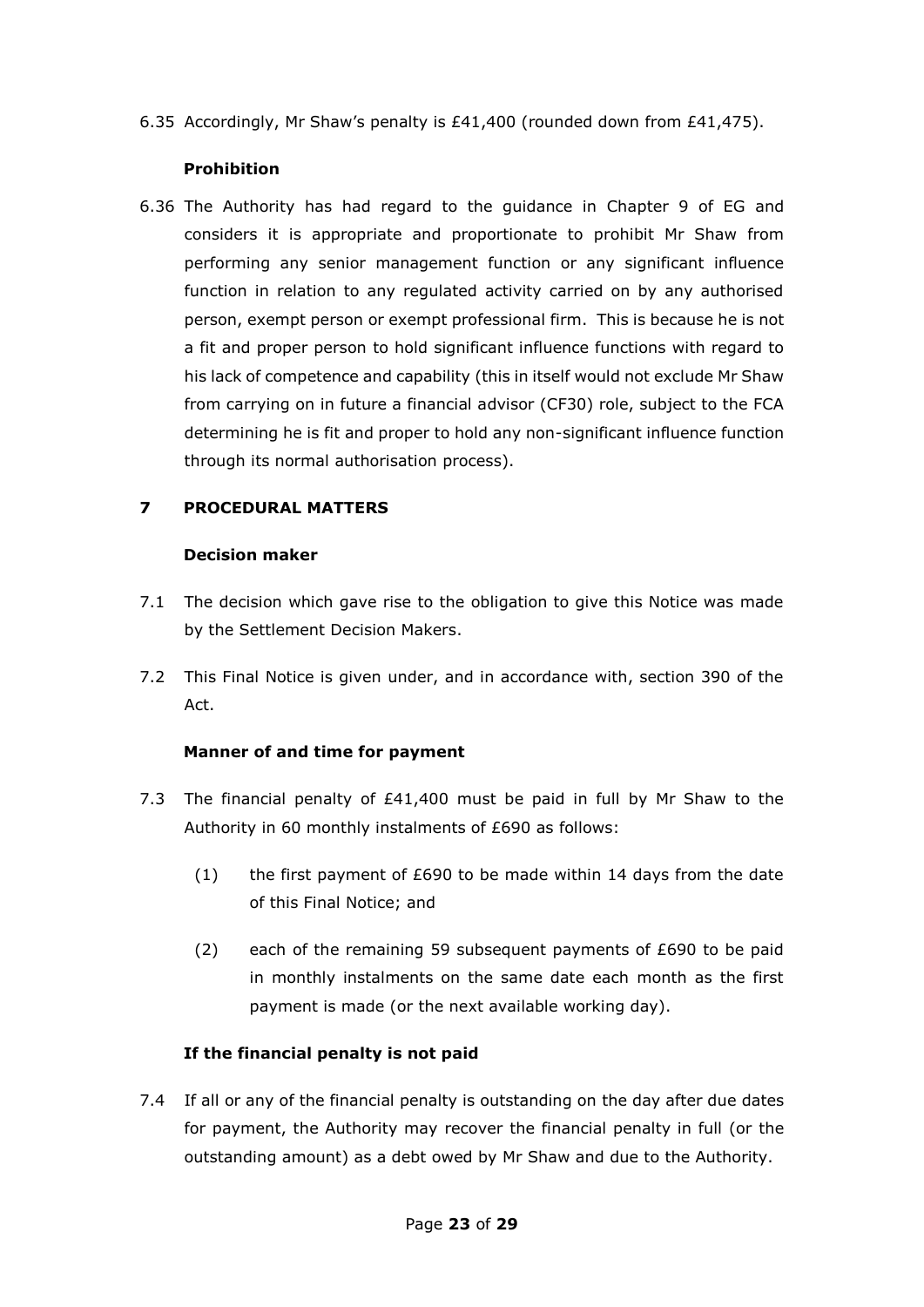### **Publicity**

- 7.5 Sections 391(4), 391(6) and 391(7) of the Act apply to the publication of information about the matter to which this notice relates. Under those provisions, the Authority must publish such information about the matter to which this notice relates as the Authority considers appropriate. The information may be published in such manner as the Authority considers appropriate. However, the Authority may not publish information if such publication would, in the opinion of the Authority, be unfair to you or prejudicial to the interests of consumers or detrimental to the stability of the UK financial system.
- 7.6 The Authority intends to publish such information about the matter to which this Final Notice relates as it considers appropriate.

### **Authority contacts**

7.7 For more information concerning this matter generally, contact Richard Topham (direct line: 020 7066 1180 / email: [richard.topham@fca.org.uk\)](mailto:richard.topham@fca.org.uk) of the Enforcement and Market Oversight Division of the Authority.

…………………………………………………………

**Anthony Monaghan** 

**Head of Department, Enforcement and Market Oversight Division For and on behalf of the Financial Conduct Authority**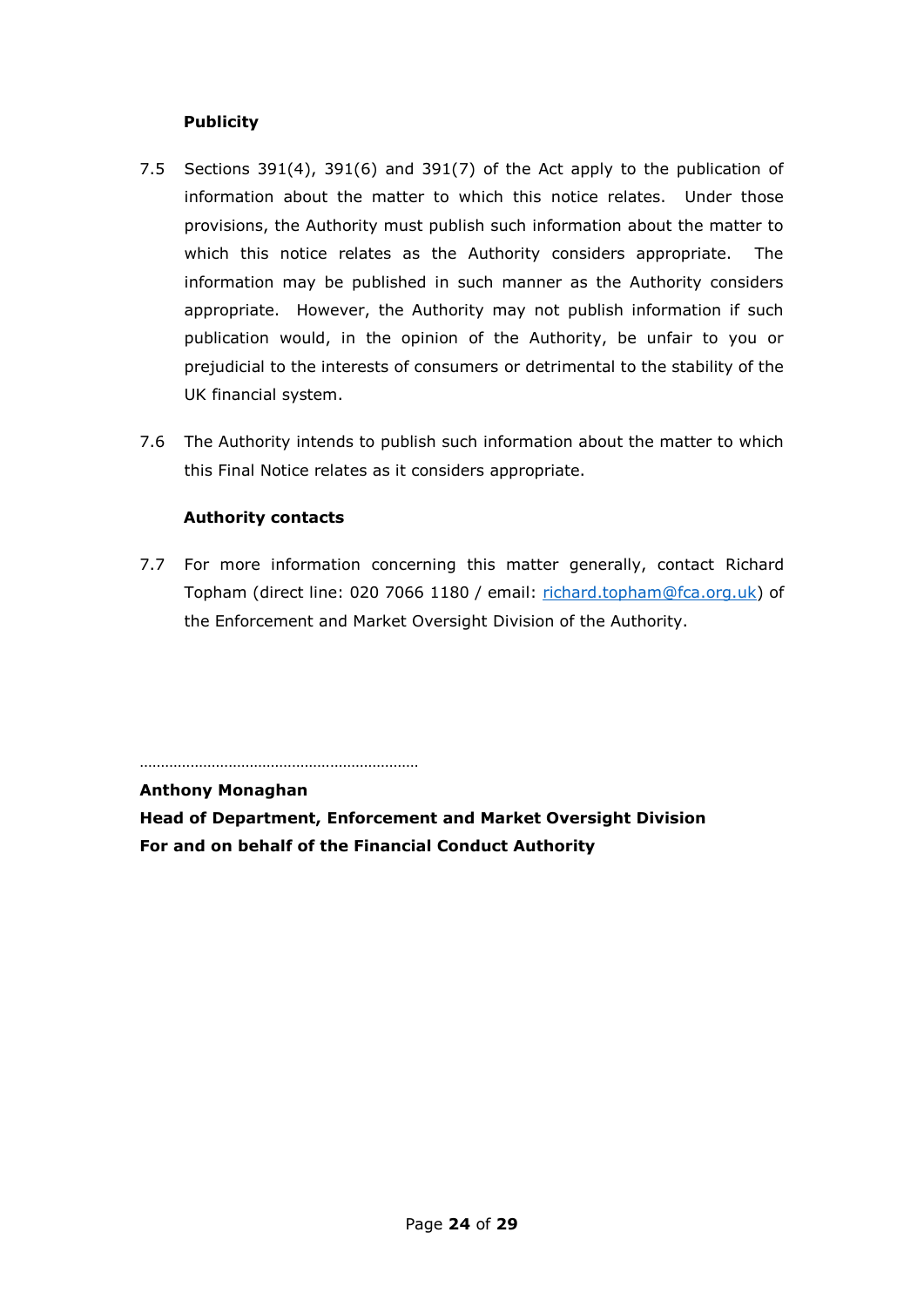### **ANNEX A**

### **Relevant statutory and regulatory provisions**

#### 8 **Relevant statutory provisions**

- 8.1 The Authority's operational objectives, set out in section 1B(3) of the Act, include the consumer protection objective.
- 8.2 Section 66 of the Act provides that the Authority may take action against a person if it appears to the Authority that he is guilty of misconduct and the Authority is satisfied that it is appropriate in all the circumstances to take action against him. A person is guilty of misconduct if, while an approved person, he has failed to comply with a statement of principle issued under section 64 of the Act, or has been knowingly concerned in a contravention by a relevant authorised person of a relevant requirement imposed on that authorised person.
- 8.3 Section 56 of the Act provides that the Authority may make an order prohibiting an individual from performing a specified function, any function falling within a specified description or any function, if it appears to the Authority that that individual is not a fit and proper person to perform functions in relation to a regulated activity carried on by an authorised person, exempt person or exempt professional person. Such an order may relate to a specified regulated activity, any regulated activity falling within a specified description, or all regulated activities.

#### 9 **Relevant regulatory provisions**

#### **Principles for Businesses**

- 9.1 The Principles are a general statement of the fundamental obligations of firms under the regulatory system and are set out in the Authority's Handbook. They derive their authority from the Authority's rule making powers set out in the Act.
- 9.2 Principle 6 states:

*"A firm must pay due regard to the best interests of its customers and treat them fairly."*

9.3 Principle 9 states: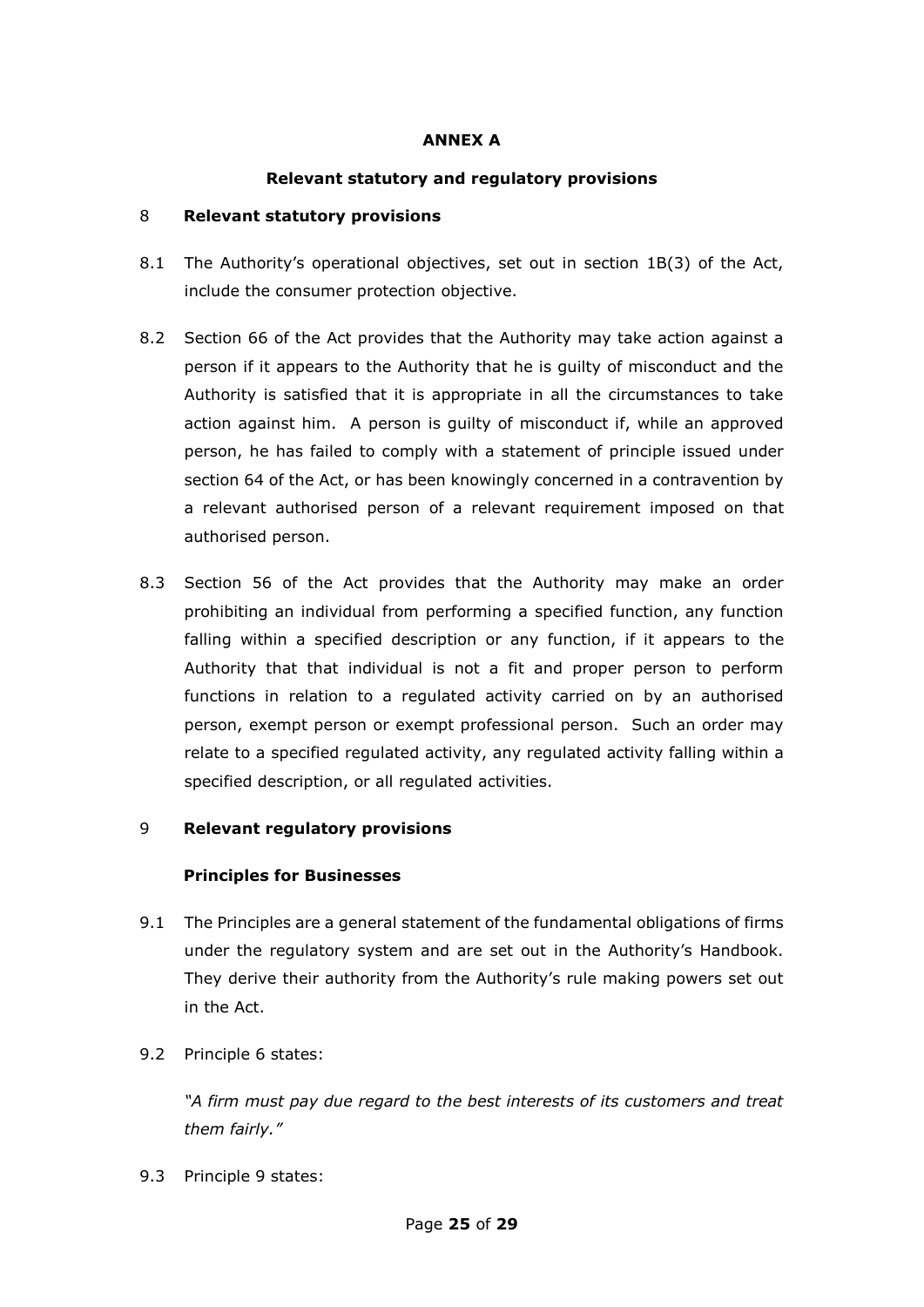*"A firm must take reasonable care to ensure the suitability of its advice and discretionary decisions for any customer who is entitled to rely upon its judgment."*

### **Statements of Principle and Code of Practice for Approved Persons**

- 9.4 The Authority's Statements of Principle have been issued under section 64 of the Act.
- 9.5 Statement of Principle 7 states:

*"An approved person performing a significant influence function must take reasonable steps to ensure that the business of the firm for which he is responsible in his controlled function complies with the relevant requirements and standards of the regulatory system*."

# **The Fit and Proper Test for Approved Persons**

- 9.6 The part of the Authority's Handbook entitled "The Fit and Proper Test for Approved Persons" ("FIT") sets out the criteria that the Authority will consider when assessing the fitness and propriety of a candidate for a controlled function. FIT is also relevant in assessing the continuing fitness and propriety of an approved person.
- 9.7 FIT 1.3.1G states that the Authority will have regard to a number of factors when assessing the fitness and propriety of a person. The most important considerations will be the person's honesty, integrity and reputation, competence and capability and financial soundness.

# **Conduct of Business**

9.8 The following rules in COBS are relevant regarding suitability of advice given to customers:

COBS 2.1.1R

- (1) A [firm](https://fshandbook.info/FS/glossary-html/handbook/Glossary/F?definition=G430) must act honestly, fairly and professionally in accordance with the best interests of its [client](https://fshandbook.info/FS/glossary-html/handbook/Glossary/C?definition=G156) (the [client's best interests rule\)](https://fshandbook.info/FS/glossary-html/handbook/Glossary/C?definition=G2357).
- (2) This [rule](https://fshandbook.info/FS/glossary-html/handbook/Glossary/R?definition=G1036) applies in relation to [designated investment business](https://fshandbook.info/FS/glossary-html/handbook/Glossary/D?definition=G283) carried on:
	- (a) for a [retail client;](https://fshandbook.info/FS/glossary-html/handbook/Glossary/R?definition=G1980) and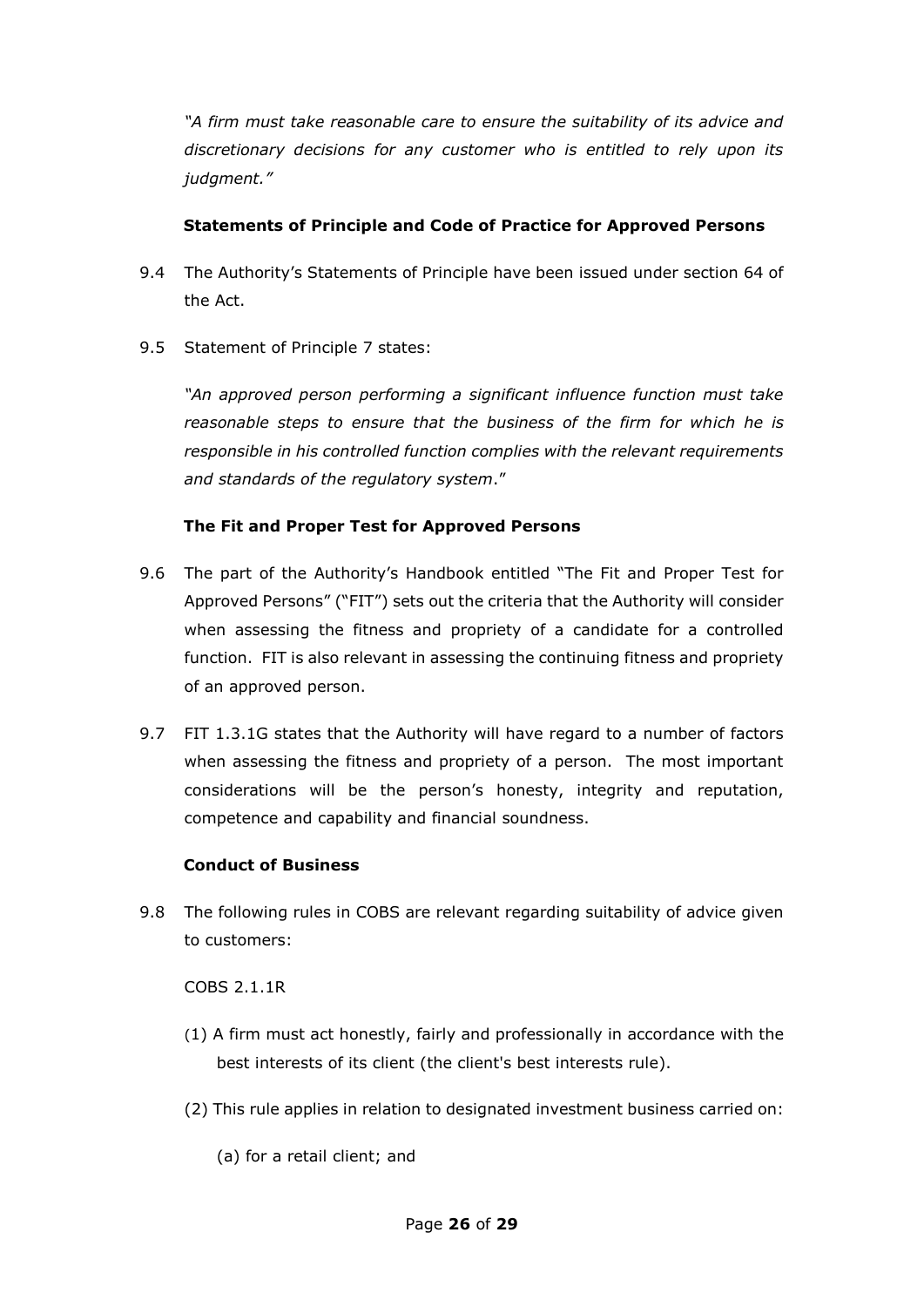(b) in relation to [MiFID or equivalent third country business,](https://fshandbook.info/FS/glossary-html/handbook/Glossary/M?definition=G2474) for any other [client.](https://fshandbook.info/FS/glossary-html/handbook/Glossary/C?definition=G156)

(3) For a [management company,](https://fshandbook.info/FS/glossary-html/handbook/Glossary/M?definition=G2455) this [rule](https://fshandbook.info/FS/glossary-html/handbook/Glossary/R?definition=G1036) applies in relation to any [UCITS](https://fshandbook.info/FS/glossary-html/handbook/Glossary/U?definition=G1204)  [scheme](https://fshandbook.info/FS/glossary-html/handbook/Glossary/U?definition=G1204) or [EEA UCITS scheme](https://fshandbook.info/FS/glossary-html/handbook/Glossary/E?definition=G2868) the [firm](https://fshandbook.info/FS/glossary-html/handbook/Glossary/F?definition=G430) manages.

COBS 9.2.1R

- (1) A firm must take reasonable steps to ensure that a personal recommendation, or a decision to trade, is suitable for its client.
- (2) When making the personal recommendation or managing his investments, the firm must obtain the necessary information regarding the client's:
	- (a) knowledge and experience in the investment field relevant to the specific type of designated investment or service;
	- (b) financial situation; and
	- (c) investment objectives;

so as to enable the firm to make the recommendation, or take the decision, which is suitable for him.

#### COBS 9.2.2R

- (1) A firm must obtain from the client such information as is necessary for the firm to understand the essential facts about him and have a reasonable basis for believing, giving due consideration to the nature and extent of the service provided, that the specific transaction to be recommended, or entered into in the course of managing:
	- (a) meets his investment objectives;
	- (b) is such that he is able financially to bear any related investment risks consistent with his investment objectives; and
	- (c) is such that he has the necessary experience and knowledge in order to understand the risks involved in the transaction or in the management of his portfolio.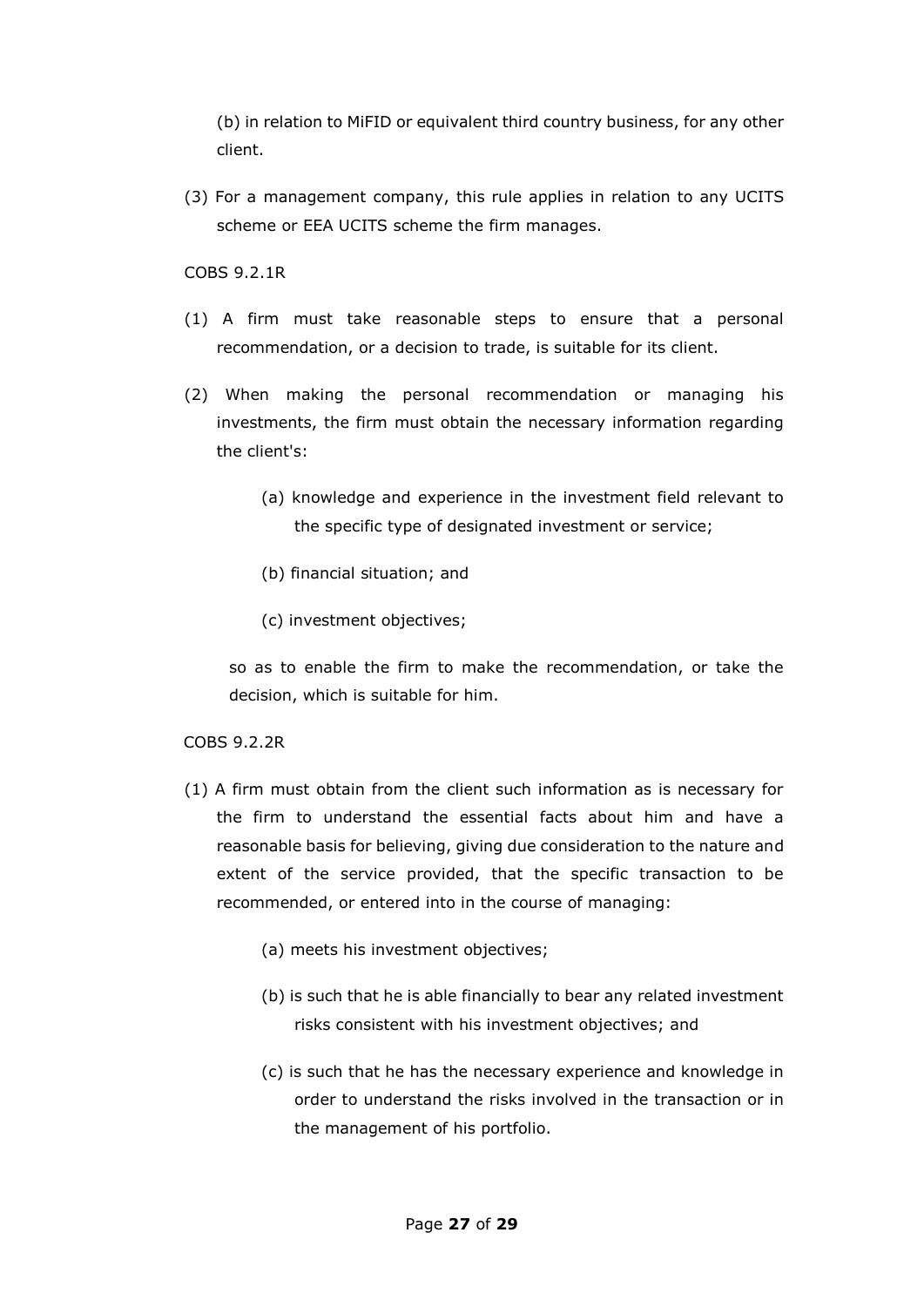- (2) The information regarding the investment objectives of a client must include, where relevant, information on the length of time for which he wishes to hold the investment, his preferences regarding risk taking, his risk profile, and the purposes of the investment.
- (3) The information regarding the financial situation of a client must include, where relevant, information on the source and extent of his regular income, his assets, including liquid assets, investments and real property, and his regular financial commitments.

COBS 9.2.3R

The information regarding a client's knowledge and experience in the investment field includes, to the extent appropriate to the nature of the client, the nature and extent of the service to be provided and the type of product or transaction envisaged, including their complexity and the risks involved, information on:

(1) the types of service, transaction and designated investment with which the client is familiar;

(2) the nature, volume, frequency of the client's transactions in designated investments and the period over which they have been carried out;

(3) the level of education, profession or relevant former profession of the client.

COBS 19.1.6G

When advising a [retail client](https://fshandbook.info/FS/glossary-html/handbook/Glossary/R?definition=G1980) who is, or is eligible to be, a member of a [defined](https://fshandbook.info/FS/glossary-html/handbook/Glossary/D?definition=G1704)  [benefits occupational pension scheme](https://fshandbook.info/FS/glossary-html/handbook/Glossary/D?definition=G1704) whether to transfer or opt-out, a [firm](https://fshandbook.info/FS/glossary-html/handbook/Glossary/F?definition=G430) should start by assuming that a transfer or opt-out will not be suitable. A [firm](https://fshandbook.info/FS/glossary-html/handbook/Glossary/F?definition=G430) should only then consider a transfer or opt-out to be suitable if it can clearly demonstrate, on contemporary evidence, that the transfer or opt-out is in the [client's](https://fshandbook.info/FS/glossary-html/handbook/Glossary/C?definition=G156) best interests.

COBS 19.1.9G

If a [firm](https://fshandbook.info/FS/glossary-html/handbook/Glossary/F?definition=G430) proposes to advise a [retail client](https://fshandbook.info/FS/glossary-html/handbook/Glossary/R?definition=G1980) not to proceed with a [pension](https://fshandbook.info/FS/glossary-html/handbook/Glossary/P?definition=G855)  [transfer](https://fshandbook.info/FS/glossary-html/handbook/Glossary/P?definition=G855) or [pension opt-out,](https://fshandbook.info/FS/glossary-html/handbook/Glossary/P?definition=G852) it should give that advice in writing.